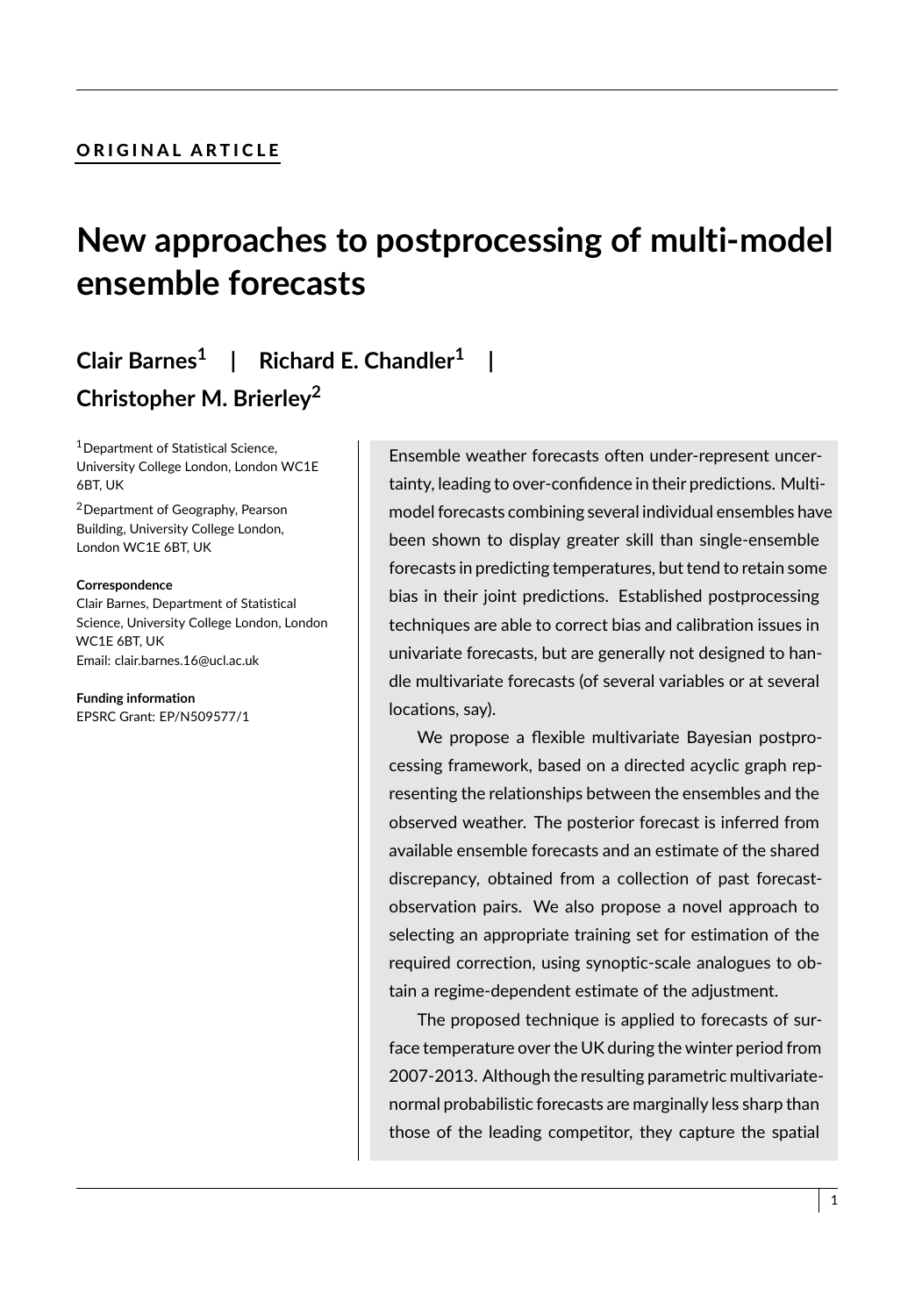structure of the observations better than a correlation structure based on either the ensembles or climatology alone, and are robust to changes in the variables and spatial domain of the forecast, at a greatly reduced computational cost.

#### **K E Y W O R D S**

statistical postprocessing, multimodel ensemble, Bayesian inference, analogues, calibration, joint predictive distributions

## **1** | **INTRODUCTION**

Most weather forecasts are generated by numerical weather prediction (NWP) models, propagating a 'best guess' of the initial weather state through a model of the atmosphere in order to predict the future state. The uncertainty associated with the forecast is typically assessed from the dispersion of an ensemble obtained by running the model multiple times with perturbed initial conditions; if the forecast ensemble dispersion is small, then the uncertainty about the issued forecast is assumed to be small, and vice versa.

Despite many recent modelling improvements, numerical weather forecasts remain susceptible to errors from various sources, and it is generally accepted that the output of any ensemble prediction system (EPS) will require some form of postprocessing if it is to be useful (Wilks, 2011). Model biases are particularly prevalent when considering the surface weather quantities of most interest to many users (Atger, 2003), and although the uncertainty surrounding the initial conditions is sampled (at least partly) through the use of perturbed ensembles, further uncertainty arises from the choice of parameterisation schemes, boundary conditions, and processes at unresolved scales. Many NWP models now include schemes to partially account for this model uncertainty, for example by perturbing selected parameters as in the UK Met Office's 'random parameter' scheme (Bowler et al., 2008; Baker et al., 2014) - or perturbing the effect of the parametrizations on certain variables - as in the ECMWF's 'stochastic perturbed parametrization tendencies' (Palmer et al., 2009) - to obtain a more representative ensemble spread that is physically consistent. However, many EPS forecasts are still found to be overconfident - that is, the ensemble spread tends to be smaller than the forecast error - with this underdispersiveness becoming worse at longer leadtimes (Weigel et al., 2008). If a forecast is to be useful to support planning and decision making, it is important not only to correct any biases in the deterministic forecast, but to accurately quantify the associated uncertainty.

A common approach to improving the calibration of the raw output from an EPS is to postprocess the forecast in some way, with the joint aims of bias correction and spread calibration (uncertainty quantification). Methods include Model Output Statistics (MOS) (Glahn and Lowry, 1972; Jewson et al., 2004; Gneiting et al., 2005), analogue ensembles (Hamill et al., 2006; Hamill and Whitaker, 2006), Bayesian Model Averaging (BMA) (Raftery et al., 2005), the adjustment of rank histograms to the desired uniformity (Hamill and Colucci, 1997; Eckel and Walters, 1998), ensemble best member dressing (Roulston and Smith, 2003), Kalman filtering (Delle Monache et al., 2011), and quantile regression methods (Taillardat et al., 2016; Bentzien and Friederichs, 2012).

Regardless of the numerical model and postprocessing method used, single-ensemble forecasts cannot fully account for uncertainty due to the choice of a particular model. A complementary approach, allowing further sampling of potential uncertainty, is to construct a multi-model ensemble (MME) combining the output of several EPSs. Several studies have shown that even a very simple MME forecast, obtained by unweighted averaging of all available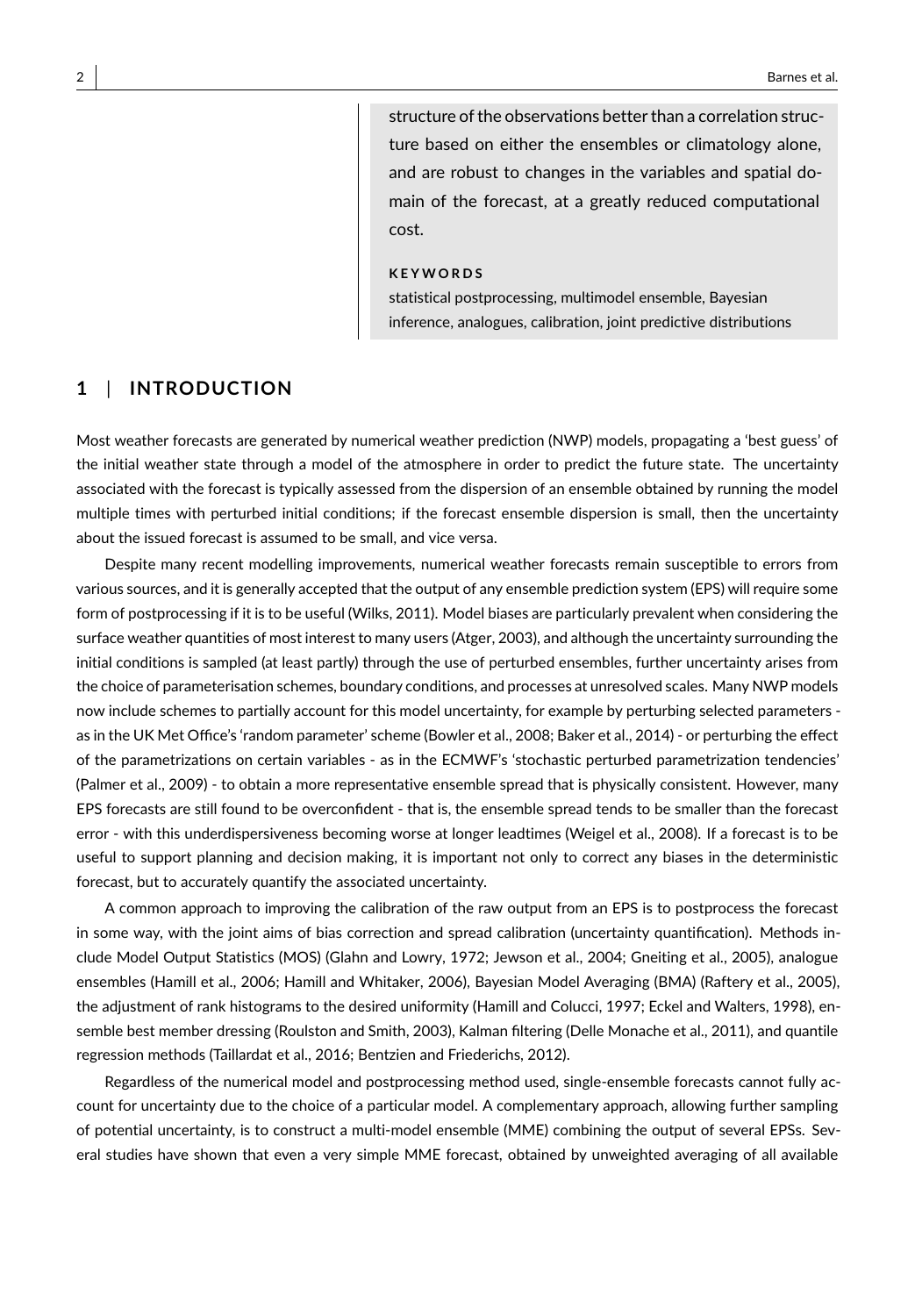member forecasts, can, in the long run, outperform even the best of its constituent models (Hagedorn et al., 2005; Doblas-Reyes et al., 2005; Johnson and Swinbank, 2009; Weigel et al., 2009). More sophisticated approaches to MME postprocessing include ensemble BMA (Fraley et al., 2010) and ensemble MOS (Yuen et al., 2017), both of which apply a bias correction and variance adjustment to a weighted average of the individual EPS forecasts.

In this paper, we propose a novel Bayesian framework, developed around a directed acyclic graph representing the structure of the MME forecast system, to postprocess multivariate forecasts from several EPSs simultaneously. Performance of the new postprocessing technique is evaluated against an established MOS technique, and against uncorrected multi-ensemble forecasts.

Any statistical postprocessing of this kind requires a training dataset of past forecast-verification pairs (by which we mean a past forecast and its verifying observation or analysis), from which the necessary correction can be estimated. Typically, a moving-window approach has been used to select this training set (Gneiting et al., 2005); alternatively, previous years' reforecast data from the same operational model, date and synoptic time may be used to provide a training set of greater size (Hagedorn et al., 2008; Hamill, 2012), or analogues from an archive of prior forecasts may be selected on the basis of their similarity to the current prediction (Hamill et al., 2006; Delle Monache et al., 2013; Junk et al., 2015). We propose a new source of synoptic-scale analogues for construction of a training dataset, choosing candidate forecasts generated under weather regimes similar to that of the forecast of interest.

We begin with a motivating example in Section 2, with a discussion of two MME postprocessing methods in Section 3. Section 4 introduces the new postprocessing framework, and Section 5 suggests the process by which a training set can be obtained. Section 6 defines the metrics used to assess forecast performance, with results presented in Section 7. We conclude with a summary and discussion in Section 8.

## **2** | **DATA**

The MME system considered in this paper consists of component ensembles from the ECMWF, NCEP and UK Met Office, with 50, 20 and 23 perturbed members respectively - among the largest ensembles available during the study period. In addition, these three ensembles all apply different approaches to handling initial-condition uncertainty and model uncertainty, so should be exploring quite different areas of the state space of potential models. The ensemble forecasts were obtained from the TIGGE archive (Bougeault et al., 2010). We consider forecasts of 2m surface temperature at midnight during the winter period (December-January-February, excluding leap days) from December 2007 to February 2014, issued at 24h intervals up to 15 days ahead. October and November forecasts were also used as candidate training cases, but were not postprocessed. We use the term 'forecast instance' to refer to a forecast issued on a single day for a given leadtime and at a particular synoptic time; here, we have  $7 \times 90 = 630$  forecast instances to postprocess at each leadtime. Forecasts were downloaded from TIGGE on a 1° latitude-longitude grid over the region from 50 to 60◦N and 6◦W to 2◦E, covering the British Isles.

ERA-Interim reanalyses of 2m surface temperatures on the same grid are used to verify the postprocessed forecasts (Dee et al., 2011). It is possible that the ECMWF ensemble forecasts may perform better than the other two ensembles in this respect, since these forecasts are based on a similar model to the reanalysis. However, the relative performance of different combinations of contributing ensembles is outside of the scope of this paper.

The study area consists of forecasts at 13 'locations': alternating grid cells over the land mass of the UK (Figure 1). This choice was made to limit the size of the data set for ease of processing and interpretation, while including relatively heterogeneous climatologies.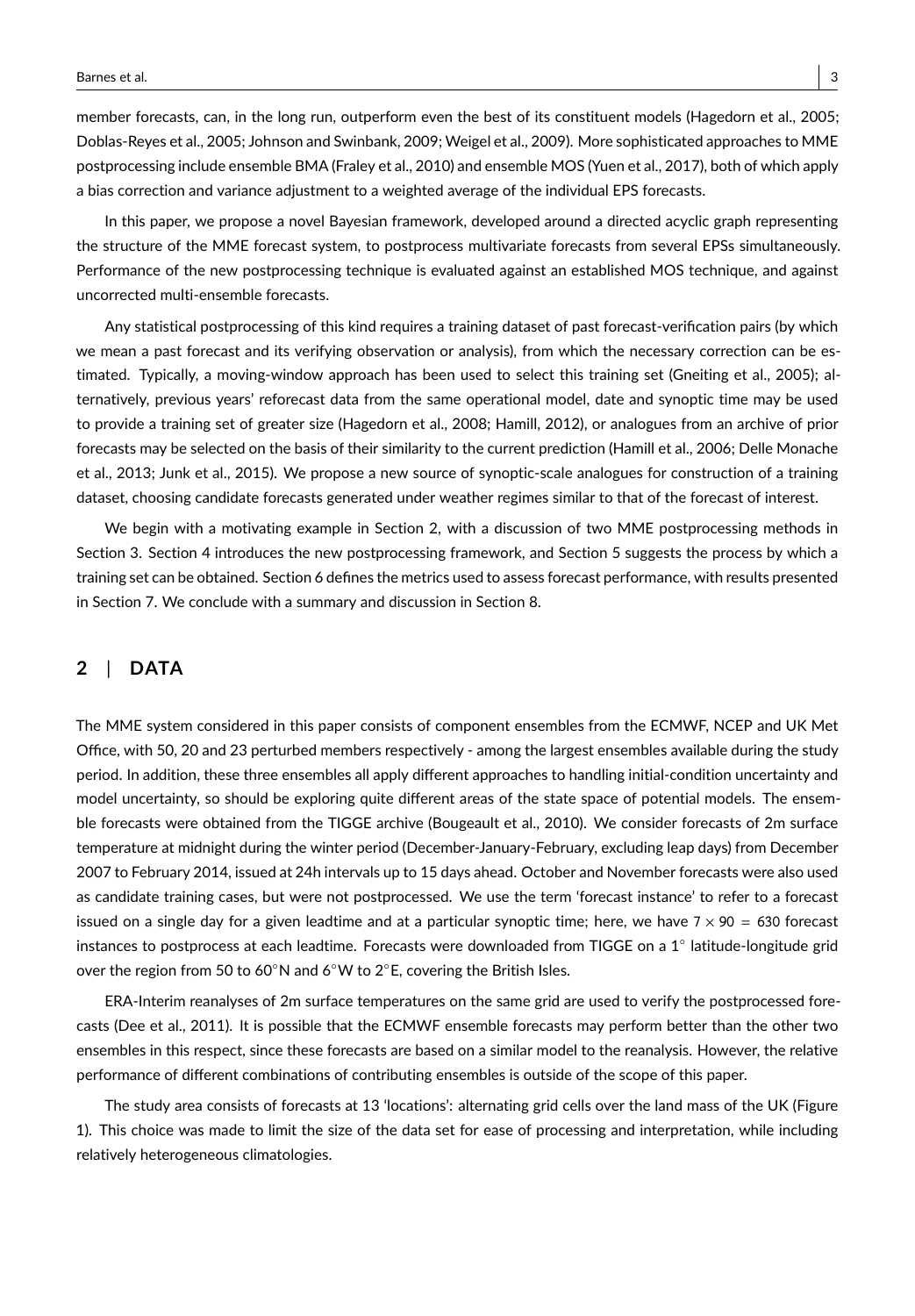# **3** | **CURRENT METHODS IN MME POSTPROCESSING**

We begin by considering two established postprocessing schemes by which a MME forecast might be corrected, in order to better understand the motivation for the new approach introduced in Section 4. These methods have been chosen because, like the proposed framework, they are parametric methods and produce multivariate-normal probabilistic forecasts; this allows for direct comparison of the skill of all three methods.

## **3.1** | **Multi-model superensemble**

The simplest method of combining multiple ensemble forecasts is to pool the ensemble members into a single superensemble, defining the predictive density as multivariate normal, with its mean and covariance matrix specified as the mean and covariance matrix of all members. Several studies have found pooling to be a straightforward way to improve the average performance of single-ensemble raw forecasts (Hagedorn et al., 2005; Doblas-Reyes et al., 2005; Johnson and Swinbank, 2009).

Figure 2 shows a bivariate example of a pooled superensemble forecast generated by this MME system, along with the verifying reanalysis. All three ensembles predict strong positive correlation between temperatures in the two locations; each ensemble's members are tightly clustered, indicating a high degree of confidence in the forecast, although the individual ensembles are fairly distinct. The ellipse contains 95% of the predictive density, and is much larger than the spread of any one ensemble. The pooled spread has been shown to better reflect the true forecast uncertainty than that of any single component ensemble, with the improvements shown to be due to extra information in the additional ensembles, and not simply to increased ensemble size (Hagedorn et al., 2005). Johnson and Swinbank (2009) attribute the improvement to the various models exploring different regions of the phase space.

It has been suggested that one of the reasons for the superior performance of multi-model ensembles is that the errors from component ensembles cancel one another out, leading to a bias-corrected forecast (Hagedorn et al., 2005). This can only occur if the errors of the component ensembles (and their members) are independently distributed around the true value. However, many NWP models share grid resolutions, parameterisations, and even code, and so are likely to display errors of a similar type (such as similar wet/dry or cold/warm biases), as in Figure 2. A more sophisticated approach that can account for a potential common bias is clearly called for.



The ellipse is a 95% prediction region calculated from a bivariate normal distribution with the same mean and covariance matrix as the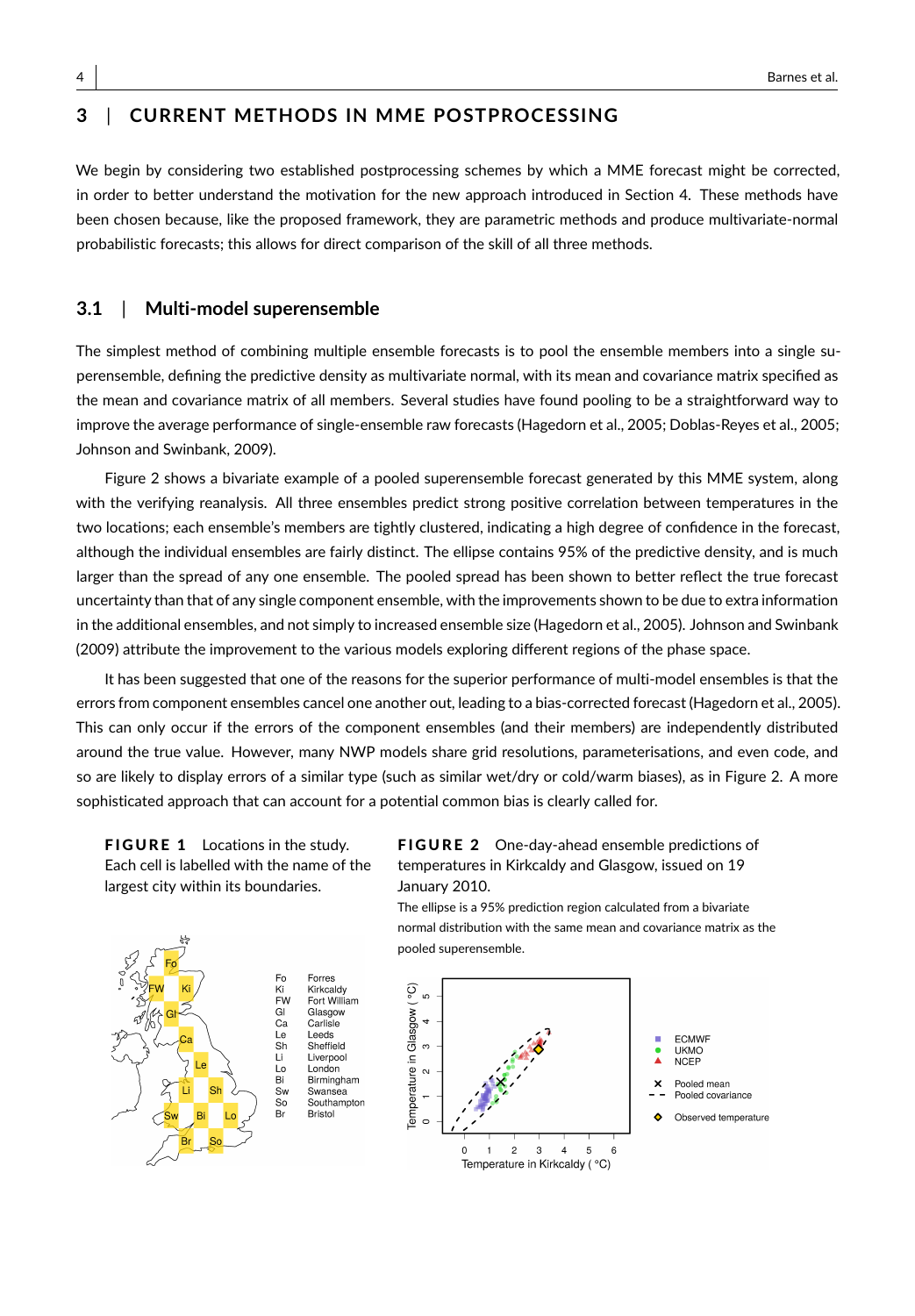#### **3.2** | **Nonhomogeneous Gaussian Regression**

Model Output Statistics (Glahn and Lowry, 1972; Wilks, 2011) is among the most commonly applied statistical postprocessing techniques. The exact form of MOS applied will vary according to the weather quantities to be calibrated; in the case of surface temperatures, where the ensemble forecasts generally have approximately Gaussian distributions, MOS often takes the form of a nonhomogeneous Gaussian regression (NGR) (Hagedorn et al., 2008, 2012; Junk et al., 2015). This means that, given an ensemble of forecasts  $\{y_1, \ldots, y_k\}$  of some weather quantity  $Y_0$ , with the forecasts having sample variance  $s^2$ , the NGR predictive distribution of  $\gamma_0$  has the form

$$
Y_0 \sim N(a + b_1 y_1 + \dots + b_k y_k, c + ds^2)
$$
 (1)

The coefficients a,  $b_1, ..., b_k$ , c and d are estimated by least-squares regression and optimisation over a training set of forecast-observation pairs, with each training case consisting of forecasts from the same  $k$  ensemble members as the forecast to be postprocessed. The regression is described as nonhomogeneous because, just as the predictive mean depends on the predictors  $y_1, ..., y_k$ , the predictive variance depends on the sample variance  $s^2$  of the predictors. In order to ensure that the NGR variance is strictly positive,  $c$  and  $d$  are constrained to be greater than 0.

The NGR approach is readily applied to a multi-model context, as described in Gneiting et al. (2005) and implemented in the freely available R package ensembleMOS (Yuen et al., 2017). Given a collection of m ensemble forecasts of  $Y_0$  at locations  $l = 1, ..., p$ , with the *i*th ensemble having  $n_i$  members, we denote the *j*th forecast produced by the *i*th ensemble at location *l* as  $y_{ii}(l)$ . Here, upper case indicates a random variable, while lower case denotes realised values of those random variables. The  $n_i$  members of the *i*th ensemble are considered to be exchangeable, having identical statistical properties, and so the linear regression equation (1) is applied to the ensemble mean forecasts  $\bar{y}_i(t) = n_i^{-1} \sum_{j=1}^{n_i} y_{ij}(t)$ , and  $\bar{s}(t)$  is the standard deviation of the ensemble means  $\bar{y}_i(t)$  (Gneiting et al., 2005).

NGR is a univariate postprocessing method, estimating a single set of regression coefficients; forecasts at several locations may be postprocessed independently, or the ensemble mean forecasts may be pooled across some or all regions, in which case forecasts at all of the pooled locations are assumed to obey a common regression relationship with their verifying observations (Fraley et al., 2007; Lerch and Baran, 2017). Pooling across locations gives a larger set of forecast-error pairs from which to estimate each set of coefficients, and so can produce more numerically stable estimates where the amount of available observations would otherwise be small. However, if the pooled sites are not sufficiently homogeneous, the resulting forecasts may retain substantial local biases and dispersion errors. Due to the inhomogeneity of the errors observed at each location in the temperature forecasts, and in order to ensure a fair comparison with the proposed alternatives, we choose the former option, estimating separate NGR parameters at each location from the same training set of forecast instances. Hence the predictive distribution at location / is

$$
Y_0(I) \sim N(a(I) + b_1(I)\bar{y}_1(I) + \cdots + b_m(I)\bar{y}_m(I), c(I) + d(I)\bar{s}^2(I)) \qquad \forall I \in 1, ..., p
$$
 (2)

The coefficients  $a, b_1, \ldots, b_m$  are initially estimated from an appropriately chosen set of training data by least-squares regression, then all coefficients are numerically optimised by minimising the Continuous Ranked Probability Score (CRPS, see Section 6.3), following Gneiting et al. (2005). The fitted coefficients provide information about the performance of the ensemble members over the training data. The  $b_1, \ldots, b_m$  are weights applied to the individual ensemble forecast means, according to their relative performances, with  $a$  a simple bias correction to the weighted mean forecast thus obtained. The variance component of (2) is intended to capture the fact that previous studies have observed a systematic relationship between the magnitude of forecast errors and the spread of the ensembles producing them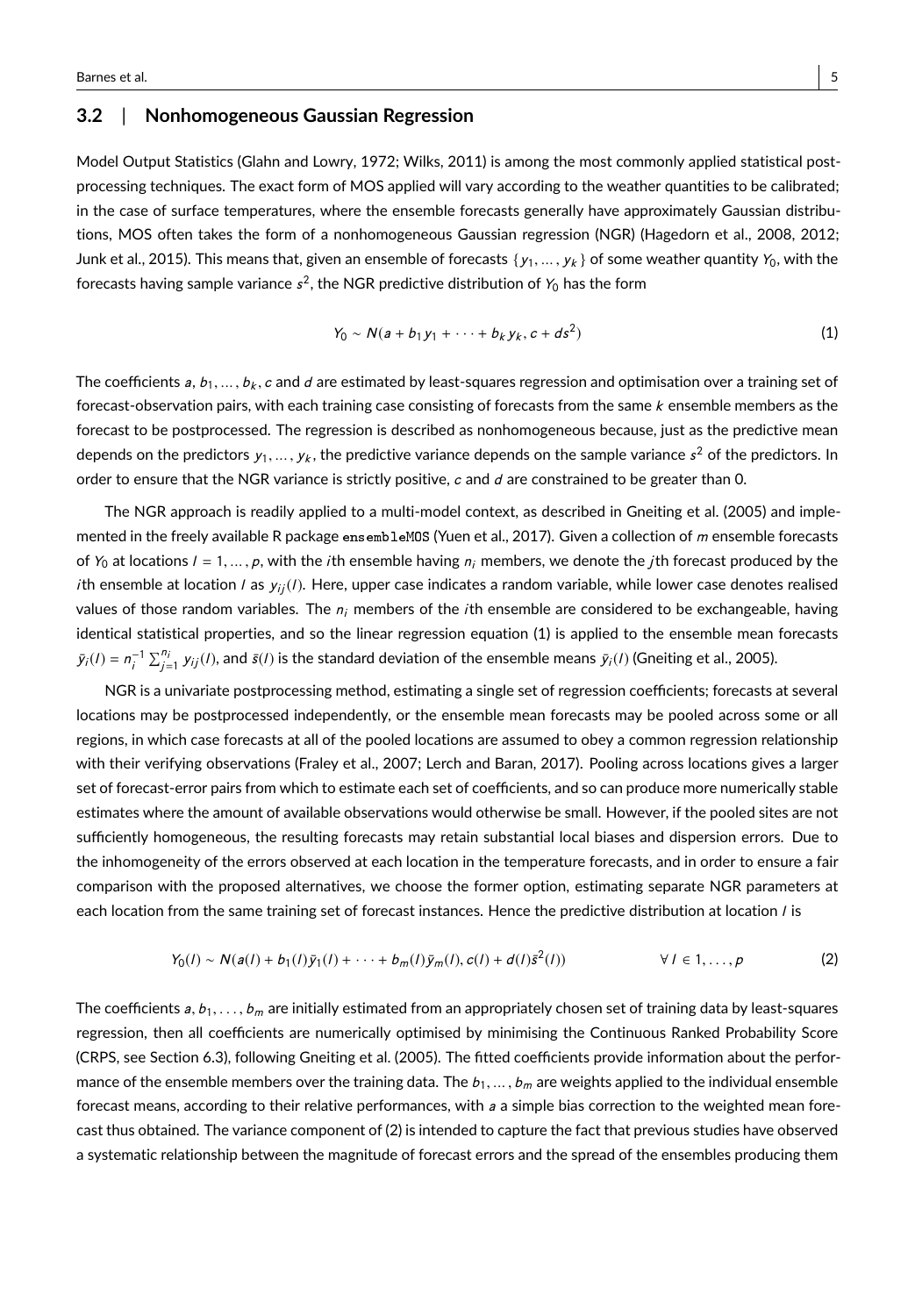(Gneiting et al., 2005). An understanding of the strength of the spread-error relationship within the training set can be gained from d, with larger values of d indicating a stronger relationship; when  $d = 0$ , the spread and error are essentially independent, and the resulting distribution is reduced to a linear regression, inflated by  $c$  to replicate the uncertainty of the errors in the training data. As such, NGR offers an intuitive, appealing way to simultaneously correct a multi-ensemble forecast and assess the relative performance of the constituent ensembles. However, it should be noted that when - as is often the case - several ensembles are highly collinear, negligible weights may be assigned to all but the single most skilful forecast (Gneiting et al., 2005), so the weights should not be interpreted as direct measures of performance.

As described above, the NGR procedure produces postprocessed forecast distributions for each variable independently. In some applications however, it is important to consider all quantities simultaneously and hence to produce a postprocessed joint forecast distribution. Given that the marginal forecast distributions are normal, it is natural to specify a multivariate normal distribution for the joint forecasts. To do this, we follow the approach used by Feldmann et al. (2015), Berrocal et al. (2007) and others, and use a continuous copula function to provide the dependence structure between the NGR-postprocessed marginal forecasts and so obtain a multivariate predictive density

$$
\mathbf{Y}_0 \sim MVN\left(\mu_{ngr}, \mathbf{V}_{ngr}\mathbf{PV}_{ngr}\right),\tag{3}
$$

where  $\mu_{ngr}$  is the vector of NGR marginal predictive means,  $V_{ngr}$  is the diagonal matrix of NGR marginal predictive standard deviations, and **P** is a correlation matrix specified by the user.

In geospatial statistics, it is common to specify the elements  $p_{ij}$  of **P** through a parametric stationary, isotropic correlation function of the distance between location  $s_i$  and location  $s_j$  (Möller et al., 2013). However, attempts at fitting this type of function to the data set described in Section 2 produced unstable parameter estimates, suggesting that the assumptions of stationarity and isotropy do not hold in this case. Alternative recently proposed approaches construct a discrete empirical copula, based on the rank structure either of the forecast ensemble (Ensemble Copula Coupling, ECC - Schefzik et al. (2013)) or of a climatological sample (the Schaake Shuffle, Clark et al. (2004); Schefzik (2016)). These empirical copula approaches have been shown to be effective in obtaining jointly calibrated forecasts, but deliver a discrete forecast distribution based directly on the input samples, whereas the distribution in equation (3) is continuous. Since we require predictive densities, we adapt the approach of Schefzik (2016), and use the empirical correlation structure of the observations in the training set to estimate **P**. A separate correlation matrix is estimated for each forecast instance, using the same set of training cases that are used to estimate the NGR parameters.

Fitting by CRPS minimisation means that NGR forecasts generally perform well when assessed via single scoring rules - particularly, of course, the CRPS. However, recent research suggests that optimisation by CRPS minimisation can lead to forecasts that are sharper (having lower variance) than competitors, but at the cost of calibration (Wilks, 2018): this contravenes the maxim of Gneiting et al. (2008) that sharpness should be improved only while respecting forecast calibration. Wilks (2018) proposes the introduction of a penalty function in the optimisation step to ensure that calibration, rather than sharpness, is maximised; however, this approach has not been widely adopted, so we have chosen to use the standard form of the algorithm provided by the ensembleMOS package in R (Yuen et al., 2017).

NGR methods also fail to exploit the full range of information provided by the available ensemble forecasts. By establishing the regression relationship only over the ensemble mean forecasts, and potentially discarding whole ensembles in the weighted average, information from the full spread of the MME is lost - although this was found to be a key part of the success of superensemble forecasts in Hagedorn et al. (2005) and Weigel et al. (2009), where even less skilful ensembles were able to contribute to a well-calibrated combined forecast by increasing the forecast spread and exploring additional regions of the phase space. In the next section, we present an intuitive and easily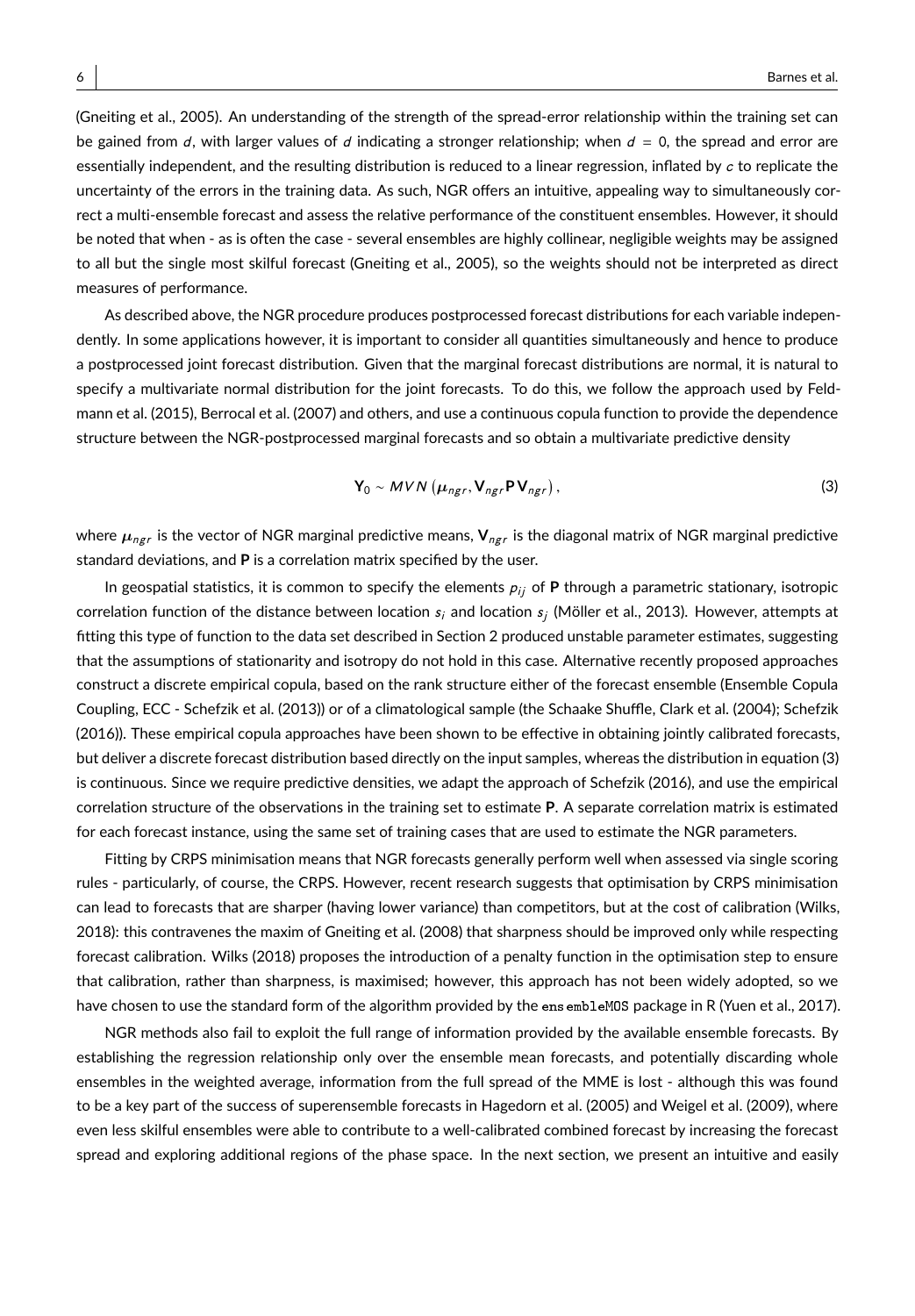applied framework designed to address these issues and produce a properly calibrated, bias-corrected multivariate multi-ensemble forecast, making use of all available information.

## **4** | **A NEW APPROACH TO POSTPROCESSING OF MME FORECASTS**

The proposed method applies a new approach to MME postprocessing, treating the ensemble forecasts as related elements of a single forecasting system. A graphical representation of the relationships between the ensembles is used to derive an expression for the posterior distribution of the weather quantities of interest in a Bayesian framework. Sources of uncertainty about each element of the forecast are explicitly quantified in a way that is easy to understand and interpret.

The method is developed from that presented in Chandler (2013) in the context of climate projections. A key difference, however, is that climate projections aim to make statements about the statistical properties of future weather, such as regional or global mean temperatures; in the current weather forecasting context, the aim is to forecast the actual weather quantities, rather than their statistical properties.

We begin by revisiting the representation of the available forecast data. Here, for each forecast instance we have a collection of ensemble forecasts from  $m$  models, made on a single day for a given leadtime and at a particular synoptic time; each forecast instance is postprocessed separately. For a given forecast instance, we have a vector of weather quantities of interest,  $Y = \{Y_1, \ldots, Y_p\}$ , with p the number of variables we wish to forecast. The value of Y that is eventually observed is denoted **Y**0. Again, we use upper case to denote random variables, and lower case to denote realisations of those random variables. In the case study presented in this paper, **Y** contains surface temperatures at each of the 13 grid cells shown in Figure 1, hence  $p = 13$  here.

For each  $i = 1, \ldots, m$ , the *i*th ensemble provides a set of  $n_i$  forecasts of the vector **Y**, with the *j*th forecast from the *i*th ensemble being labelled **Y**<sub>ij</sub>. Forecasts of surface temperature are commonly assumed to be reasonably well represented by multivariate normal distributions on the basis of plots such as Figure 2, in which the individual ensembles typically show a roughly elliptical scatter (Wilson et al., 1999; Wilks, 2002). The members of the ith ensemble are thus assumed to be drawn independently from multivariate normal distributions, conditional on the ensemble's population mean,  $\mu_i$ :

$$
\mathbf{Y}_{ij} | \boldsymbol{\mu}_i \sim MVN(\boldsymbol{\mu}_i, \mathbf{C}_i) \tag{4}
$$

We now consider the fact that, while forecasts from a single ensemble are generally more similar to one another than they are to forecasts from other ensembles, ensembles may also be more similar to one another than they are to reality, for the reasons discussed in Section 3.1. The consequence of this is that if one ensemble predicts too low a temperature, it is likely that the other ensembles will display a similar tendency. To reflect this dependence, the individual ensemble mean forecasts  $\mu_i$  are themselves assumed to be dispersed around a mutual consensus,  $\xi$ , according to the covariance matrix  $\Sigma$ , and to be independent of one another only conditional on this consensus. This consensus  $\xi$  can be thought of as the centre of the population of possible ensembles; if we could sample an infinite number of ensembles from an infinite number of models for a particular forecast, the mean of the infinite sample of  $\mu_i$ s would lie at  $\xi$ , although each individual ensemble may be systematically offset from the consensus.

The consensus can be decomposed into the 'true' value, **Y**0, plus a shared discrepancy ∆. The distribution of ∆ for any forecast instance can be estimated using the mean and covariance of an appropriate training set of past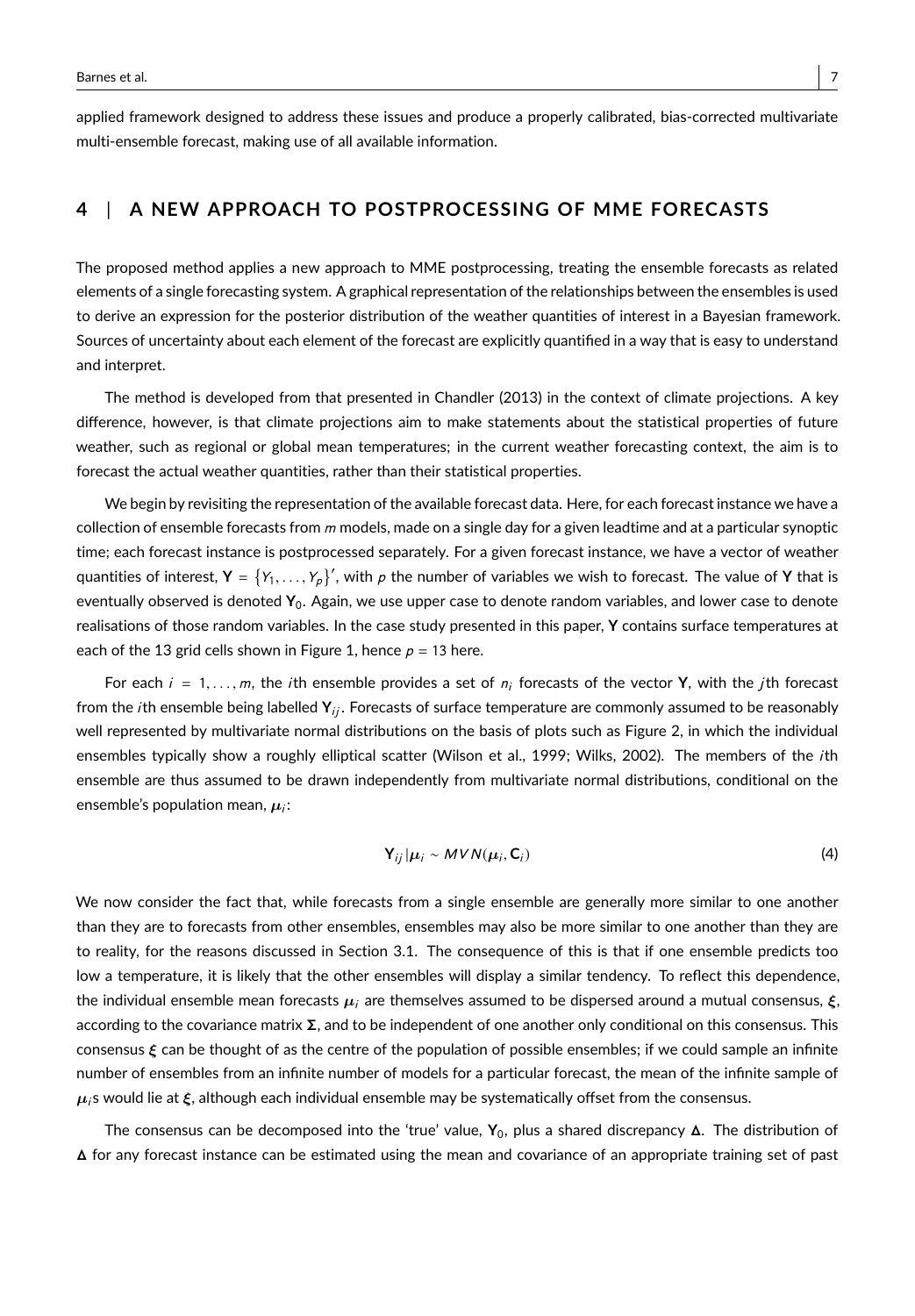forecast-observation pairs, as discussed in Section 5. Thus we have

$$
\mu_i|\xi \sim MVN(\xi, \Sigma) \qquad \text{where } \xi = Y_0 + \Delta \qquad (5)
$$

$$
\Delta \sim MVN(\eta,\Lambda) \tag{6}
$$

The structure of equations (4) to (6) is illustrated graphically in Figure 3. Here, the arrows encode conditional independence relationships: if there is no path between point A and point B without passing through point C, then A and B are said to be conditionally independent, given C. Thus, since there is no path from  $Y_{i1}$  to  $Y_{i2}$  that does not pass through  $\mu_i, Y_{i1}$  and  $\mathsf{Y}_{i2}$  are assumed to be independent, given  $\mu_i$ . This means that, if  $\mu_i$  is known, then information about the value of  $Y_{i1}$  cannot tell us anything new about the value of  $Y_{i2}$ . These assumed conditional independence relationships will be exploited in the subsequent derivations.

For computational purposes, the data structure in Figure 3a can be simplified without loss of information by exploiting the fact that the sample mean and covariance matrix are sufficient statistics for the parameters of a multivariate normal distribution - they capture all of the available information provided by the sample about the population mean and covariance (Cox and Hinkley, 1974, p173). This enables us to replace the individual members **Y**ij of ensemble  $i$  by the ensemble mean  $\mathbf{Y}_i$ , and to replace equation (4) with

$$
\overline{\mathbf{Y}}_i | \boldsymbol{\mu}_i \sim MVN(\boldsymbol{\mu}_i, n^{-1}\mathbf{C}_i)
$$
\n(7)

without loss of information (see supplementary paper, Section S1.2, for details of this equivalence). This in turn can be combined with equation (5), to deduce that the sampled ensemble means  $\{\overline{\mathsf{Y}}_i\}$  are independent of each other conditional on the ensemble consensus  $\xi$ , with

$$
\overline{\mathbf{Y}}_i|\boldsymbol{\xi} \sim MVN\left(\boldsymbol{\xi}, \boldsymbol{\Sigma} + n_i^{-1}\mathbf{C}_i\right). \tag{8}
$$

This leads to a simplified graphical structure, shown in Figure 3b.  ${\sf C}_i$  is estimated using the sample covariance matrix of forecasts from the *i*th ensemble, and  $\Sigma$  using the sample covariance matrix of the ensemble means. Strictly speaking, this estimate of **Σ** will be biased due to the use of the sample means **Y**<sub>i</sub> in place of the underlying means  $\pmb{\mu}_i$ : however, when (as here) each ensemble has many members, this bias will be small. A further issue is that the elements of  $\Sigma$ will be estimated imprecisely if m, the number of ensembles, is small. Again, this is the case here ( $m=3$ ): this should be borne in mind below when considering the performance of the method in practice. For more discussion of the relevant estimation issues in a closely related problem, see Chandler (2013).

The role of the individual members of each ensemble is to provide an estimate of **C**<sup>i</sup> : having obtained this, equation (8) implies that only the ensemble means are needed. An important difference between this and other approaches such as NGR is that the latter approach uses only the sample variance of the ensemble means (the diagonal elements of  $\Sigma$ ), thereby losing the additional information on ensemble spread.

To simplify the notation, let  $D_i = \Sigma + n_i^{-1}C_i$ , and so

$$
\overline{Y}_i|\xi \sim MVN(\xi, D_i) \qquad \text{where } \xi = Y_0 + \Delta. \tag{9}
$$

In the framework set out above, the aim of the postprocessing is to use the forecast ensembles  $\{Y_{ij}\}$  to make statements about the value of **Y**<sup>0</sup> that will be realised. As in Chandler (2013), this is most conveniently done in a Bayesian framework which also allows the incorporation of additional knowledge about  $Y_0$  via a prior distribution. We use a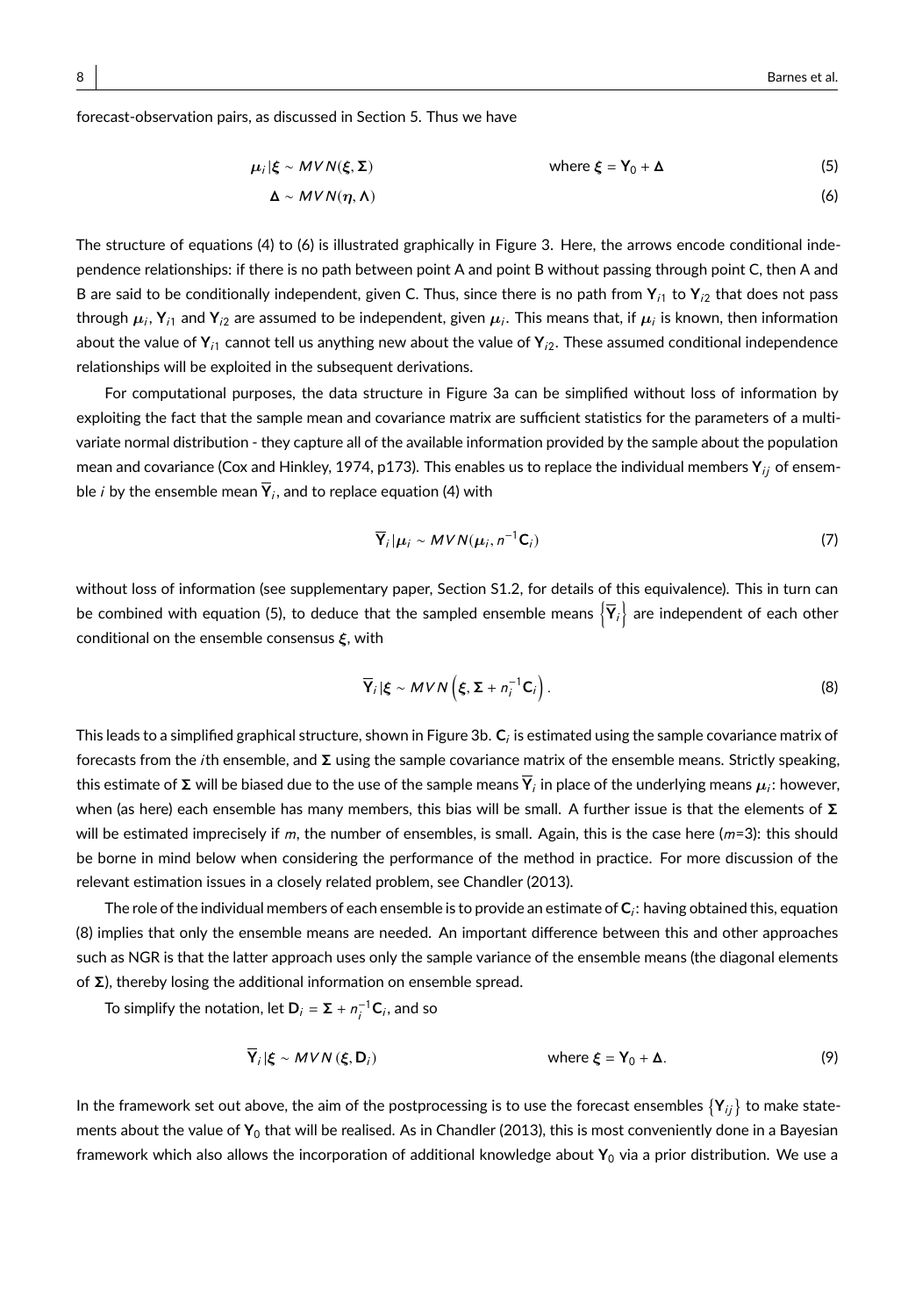multivariate normal prior here for convenience:

$$
\mathbf{Y}_0 \sim MVN\left(\alpha, \Gamma\right) \tag{10}
$$

If we have no particular prior assumptions about the distribution of **Y**0, we can set a non-informative prior with Γ <sup>−</sup><sup>1</sup> = **0** (meaning that the variance, Γ, is infinite); regardless of the value of  $\alpha$  specified, such a prior will contribute nothing to the final posterior forecast. In working with the inverse  $\Gamma^{-1}$ , we follow standard practice in Bayesian analyses (Bernardo and Smith, 2001), where the inverse of any covariance matrix is usually referred to as a precision matrix.



(a) Full MME structure

(b) Simplification used to derive the posterior form



It can be shown, using arguments adapted from those in Chandler (2013) and presented in detail in the online supplement to this paper, that the posterior distribution of **Y**0, conditioned on the ensemble forecasts, is itself multivariatenormal, with

$$
\mathbf{Y}_0|\mathbf{Y}_{ij},\Delta \sim MVN(\tau,\mathbf{S})\tag{11}
$$

$$
S^{-1} = \Gamma^{-1} + (\Sigma_D + \Lambda)^{-1}, \tag{12}
$$

$$
\boldsymbol{\tau} = \mathbf{S} \left[ \boldsymbol{\Gamma}^{-1} \boldsymbol{\alpha} + (\boldsymbol{\Sigma}_{\mathbf{D}} + \boldsymbol{\Lambda})^{-1} \left\{ \boldsymbol{\Sigma}_{\mathbf{D}} \sum_{i=1}^{m} \mathbf{D}_{i}^{-1} \overline{\mathbf{y}}_{i} - \boldsymbol{\eta} \right\} \right],
$$
(13)

where  $\Sigma_{\bf D}=\left(\sum_{i=1}^m{\bf D}_i^{-1}\right)^{-1}$ , a covariance matrix representing the uncertainty about the 'true' position of the ensemble consensus ξ.

The posterior precision matrix **S**<sup>−1</sup> is the sum of the prior precision **Γ**<sup>−1</sup> and the precision (Σ<sub>D</sub>+Λ)<sup>−1</sup> of the estimate of the discrepancy-corrected consensus,  $\xi - \eta$ , which is represented by the term in braces {} in equation (13). The precision of  $\xi - \eta$  is the inverse of the sum of the uncertainty Λ about the estimated discrepancy, and the uncertainty  $\Sigma_{\mathsf{D}}$  about the ensemble consensus.

The posterior mean vector  $\tau$  is a weighted sum of terms representing the prior estimate  $\alpha$  and the mean vector  $\xi - \eta$ , inferred from the ensemble forecasts adjusted by the expected discrepancy, as described in equation (6). The weights given to these two components are determined by the covariance matrices of the prior distribution, Γ, and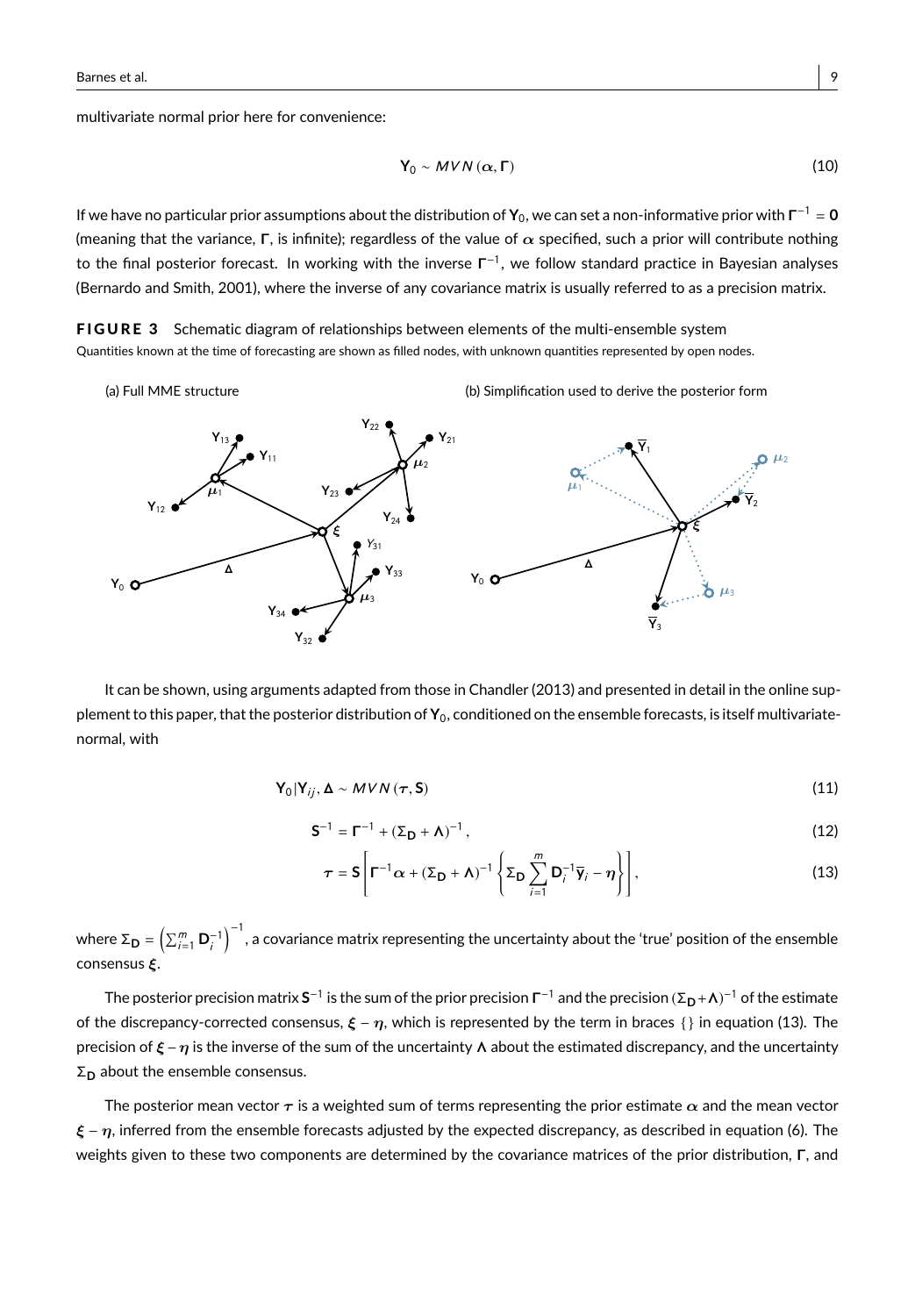**FIGURE 4** Example of postprocessing a collection of ensemble forecasts using the Bayesian framework. Ellipses represent regions containing 95% of the multivariate-normal density with the specified mean and covariance matrix.

**(a)** Ensemble members  $Y_{ij}$  from three ensembles, with ensemble sample means  $\overline{Y}_i$  and covariances  $C_i$ .

**(b)** The ensemble consensus ξ and associated uncertainty Σ**D**, adjusted by the estimated discrepancy correction η and uncertainty Λ. **(c)** The discrepancy-adjusted consensus  $\xi - \eta$  is combined with the prior estimate  $\alpha$ , weighted by their respective covariances  $\Sigma_D + \Lambda$  and Γ, to obtain the posterior mean τ and covariance **S**.



of the discrepancy-adjusted consensus, Σ<sub>D</sub> + Λ, respectively. Figure 4 shows the various components involved in postprocessing a multi-model ensemble forecast, using the ensembles introduced in Figure 2 as a case study and with the mean and covariance of the prior distribution estimated from a sample climatology, using the observations from the week centred on the forecast issue date in the ten years prior to the forecast issue year. The postprocessed forecast variance reflects both the relationship between the temperatures in the two regions and the spread of the errors in the training set.

Experiments not presented in this paper have shown that postprocessed forecasts with an informative prior component are, in general, less skilful than those with a non-informative prior having  $\Gamma^{-1}$  = 0, being sharper but with less accurate mean forecasts. We conjecture that this is because the discrepancy-adjusted forecasts are, to the best of our knowledge, the best source of information available to us when predicting the future weather: adding further information in the form of an informative prior reduces the posterior variance but rarely brings a corresponding improvement in the accuracy of the mean forecast, shifting the posterior mean away from the forecasts and towards the prior. An alternative perspective is that because the forecasts are based on dynamical data assimilation, they have already implicitly accounted for the 'prior' information. For this reason, a non-informative prior is used in the case study described in Section 7, which means that the posterior mean vector and covariance matrix in (12) and (13) can be simplified to

$$
\mathbf{S}^{-1} = (\mathbf{\Lambda} + \Sigma_{\mathbf{D}})^{-1} \qquad \qquad \mathbf{\tau} = \Sigma_{\mathbf{D}} \sum_{i=1}^{m} \mathbf{D}_i^{-1} \overline{\mathbf{y}}_i - \eta. \tag{14}
$$

Finally, we note that even if we did not consider the multivariate-normal assumption to hold, the same posterior form would be obtained by treating the problem as a form of Bayes linear analysis in which our prior expectations of the mean and variance of the temperature are adjusted by the forecasts and discrepancy: the posterior mean is then the optimum linear combination of the forecast information, and the posterior covariance matrix is a valid summary of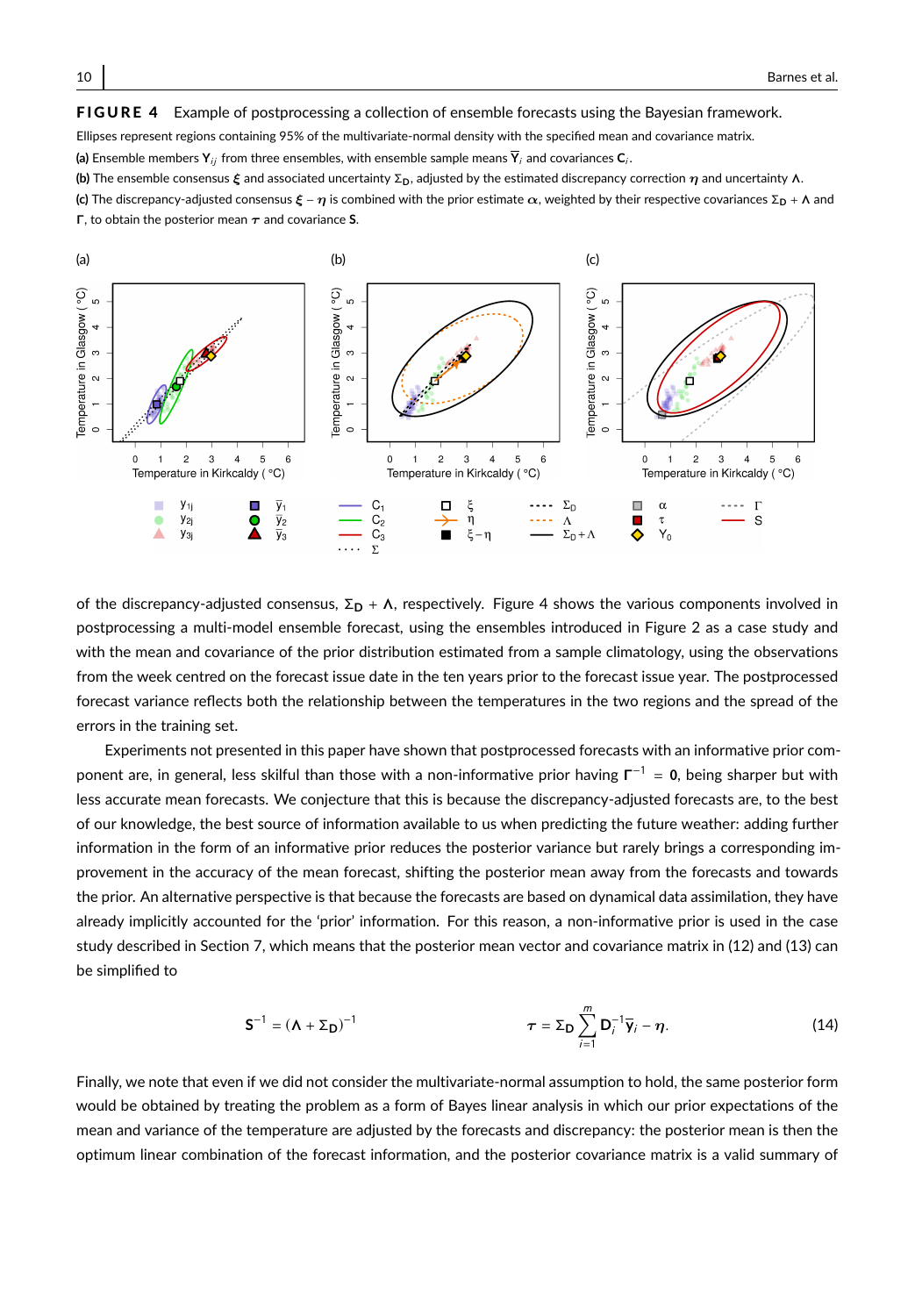the uncertainty in this optimum linear combination (Goldstein and Wooff, 2007).

## **5** | **CALIBRATION USING ANALOGUES TO THE CURRENT FORECAST**

All statistical postprocessing techniques require an appropriate training set of past forecast-observation pairs, from which a correction to the current forecast can be derived; the more similar the errors of the training case are to those of the current forecast instance, the better the estimate of the necessary adjustment. Training cases are often taken from the w days immediately preceding the forecast date, using a 'moving window' approach (Gneiting et al., 2005). The use of such a training set implicitly assumes that the biases of recent forecasts will persist for the current forecast. This may be true to some extent, but since forecast biases are also known to be flow-dependent and to vary with the dominant weather pattern (Eckel and Mass, 2005; Greybush et al., 2008; Ferranti et al., 2015), it does not necessarily provide the most appropriate basis for estimation of future forecast biases; the relevance of a moving window training set is likely to reduce with both increasing forecast leadtime and increasing size of the training set (and corresponding earlier start date). More pertinent information may be obtained by selecting a training set of forecasts that predict similar weather to that anticipated by the current forecast.

#### **5.1** | **Selection of analogues to the current forecast**

We begin by identifying instances in the training set that are, in some sense, similar to the instance to be postprocessed. Given an archive of 'candidate' forecasts, we can define a distance metric to identify those candidates that are closest to the current forecast instance. The candidates found to be most similar to the forecast of interest are referred to as analogues; their errors provide a sample of forecast errors that is expected to be representative of those of the present forecast instance.

Following the metric proposed in Delle Monache et al. (2011), we calculate the Euclidean distance <sup>k</sup>**F**, **<sup>C</sup>**<sup>k</sup> from each p-dimensional candidate vector **C** to the current forecast vector **F**. Each variable l is first normalised by dividing by its standard deviation  $\sigma_l$  over all candidates. Those candidates with the smallest values of

$$
\|\mathbf{F}, \mathbf{C}\| = \sqrt{\sum_{l=1}^{p} \left(\frac{F(l) - C(l)}{\sigma_l}\right)^2}
$$
(15)

are selected as analogues to **F** (Delle Monache et al., 2013; Junk et al., 2015).

The vectors **F** and **C** are typically chosen to contain the specific forecast quantities of interest, with candidates selected from the same season and at the same synoptic time and leadtime as the forecast to be postprocessed. In the multi-ensemble framework presented here, **F** and **C** are vectors of length m × p containing the forecast ensemble mean temperatures at all locations, with  $m = 3$  ensembles and  $p = 13$  locations giving a 39-dimensional candidate search space. We refer to analogues selected in this way as direct analogues (DA).

#### **5.2** | **Analogue selection by weather regime**

A potential difficulty with the direct analogue approach is that as the dimension  $p$  increases, the quality of the selected analogues is likely to fall, since the aggregated distance cannot discriminate between (for example) candidates with several moderate outliers, and candidates with a single large outlier. This issue is likely to become particularly acute when forecasts at a large number of spatial locations are to be postprocessed. To address this problem, it will be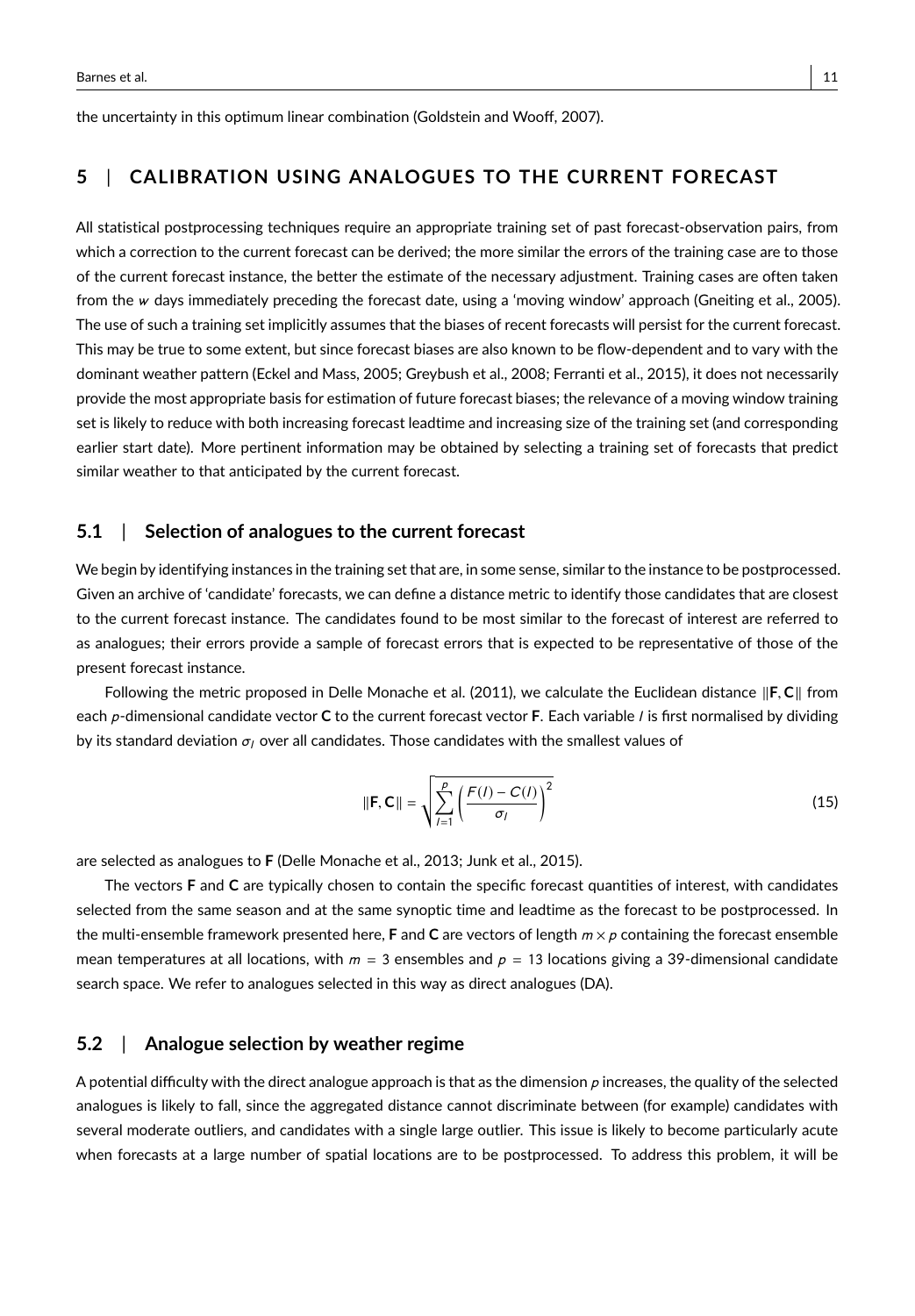helpful to reduce the dimensions of the candidate vectors before calculating the distances in (15). Here, we propose to identify analogues by applying dimension reduction techniques to the forecast pressure fields, on the basis that these provide a good characterisation of the physical state of the atmosphere.

Dimension reduction techniques such as principal component analysis (PCA, often also known as Empirical Orthogonal Function (EOF) analysis in the climate and meteorological literature) have long been applied to pressure fields in order to categorise prevailing weather conditions (Jenkinson and Collison, 1977; Jones et al., 1993), and to obtain indices of large-scale synoptic structure (Wilks, 2011). Since pressure fields are physical quantities, and not parameterised by the NWP models, they tend to be fairly well forecast, and so provide a robust basis on which to identify analogues. The predictands in our case study are surface air temperatures, which are known to be particularly affected by large-scale circulation patterns in mean sea level pressure (MSLP) fields (Della-Marta et al., 2007). We therefore choose to apply PCA to MSLP fields, and search for analogues among the resulting lower-dimensional candidates.

The efficiency of the principal component reduction is such that we need not constrain ourselves only to searching for analogous weather patterns within the relatively small forecast area shown in Figure 1. Since synoptic weather conditions in the surrounding regions also affect the local weather (Neal et al., 2016), the MSLP fields used in this study cover the North Atlantic European region and central Europe (35 $^\circ$  to 70 $^\circ$ N, 30 $^\circ$ W to 20 $^\circ$ E; shown in Figure 5); other studies have found this to be the optimal domain size for reconstructing surface temperatures from MSLP-derived regime classifications (Beck et al., 2016).

We begin by identifying the principal modes of climatological variation in the region of interest. For this, a long archive of data is necessary; in this study, the entire available archive of ERA-Interim MSLP reanalysis data was used, giving 38 winters from 1979 to 2016: a total of  $T = 3420$  time points. Each field contains  $L = 1836$  MSLP values, arranged on a 1<sup>°</sup> latitude-longitude grid. Following standard practice (e.g. North et al. (1982); Wilks (2011)), the MSLP fields are adjusted so that each point on the regular grid is weighted by the area it represents, by multiplying the value at each latitude  $\theta$  by  $\sqrt{\cos(\theta)}$ . For each forecast instance, we convert each pressure field into a daily anomaly field by subtracting its mean, and spatial principal components analysis is performed on these daily anomalies. The resulting eigenvectors (EOFs) represent the dominant modes of spatial variation in the climatological record, with the corresponding normalised eigenvalues indicating the proportion of the data's total variance explained by each eigenvector.

Following Jolliffe (2011), we retain only the first  $q$  eigenvectors, where  $q$  is the smallest number of eigenvectors needed to capture at least 90% of the variance in the raw data. In the present study, the first six eigenvectors are retained; plots of the spatial patterns represented by the first four of these eigenvectors are shown in Figure 5. The retained modes have fairly straightforward interpretations: the first is associated with pressure systems centred to the north-west of Scotland, the second and third are indices of the strength of north-south and east-west pressure gradients over the UK, and so on. Higher-numbered modes display patterns of increasing complexity.

Having obtained the  $(L \times q)$  matrix of principal eigenvectors, denoted **E**, we project each forecast's latitudeadjusted MSLP anomaly field  $\tilde{a}_f$  onto the eigenvectors to obtain a q-vector **u** of principal component scores, which form the coordinates of the points in the basis defined by **E**:

$$
\mathbf{u} = \mathbf{E}^T \tilde{\mathbf{a}}_f \tag{16}
$$

The climatological modes represented by **E** need only be obtained once, from the reanalysis data. When a new forecast instance requires postprocessing, we need only obtain its anomaly field  $\tilde{a}_f$  and apply (16) to obtain the principal component scores. Analogues to the new instance are then selected in the q-dimensional principal component space, as in Section 5.1. The new principal component scores are then added to the archive of potential candidate scores, to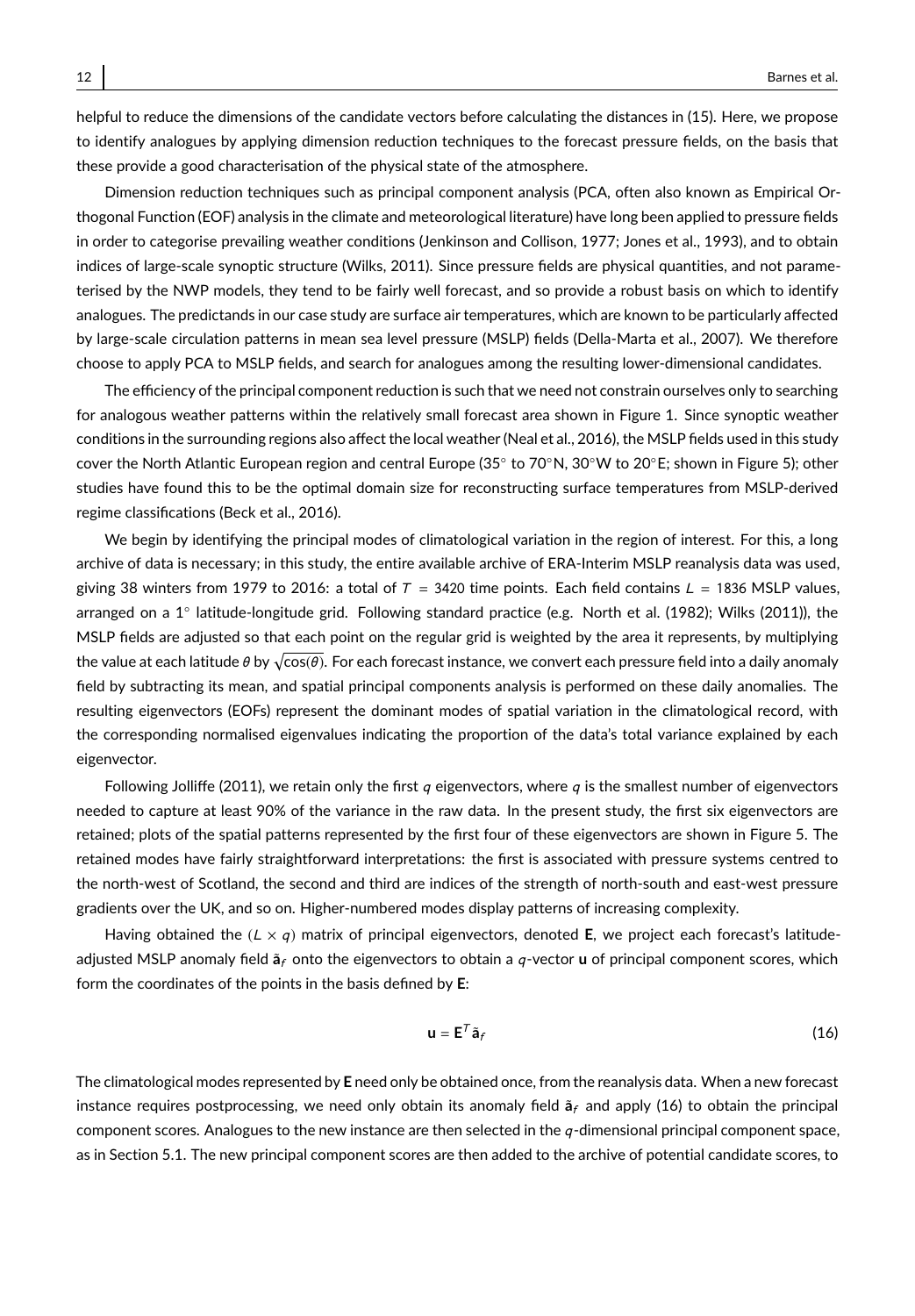be searched when postprocessing the next forecast instance.

In the particular case of a multi-ensemble forecast, we first obtain the mean latitude-adjusted MSLP anomaly field of each of the  $m$  ensembles. Principal component scores are obtained separately for each ensemble by projecting the m mean fields onto **E**; the joint state of the m-ensemble forecast is thus represented by  $q \times m$  variables, where q and  $m$  are both small, and analogues are selected on the basis of the Euclidean distance (15) calculated over this state space. We refer to analogues selected in this principal component space as weather regime analogues (WR).

Unlike direct analogues in the forecast variable space, the WR candidate archive need not be recalculated if the forecast domain changes slightly. Not only is the principal-component representation a very compact and efficient way to store and represent the search space, but - perhaps more importantly - the analogues chosen will remain the same for any choice of forecast variables or locations for which the synoptic domain remains appropriate. This means, for example, that any subset of forecasts in western Europe could be postprocessed independently using the same training cases obtained in the WR search space, and could be expected to produce mutually consistent and coherent forecasts.

FIGURE 5 Spatial plots of the elements of the first four eigenvectors of the ERA-Interim winter archive of MSLP fields, with the percentage of variance explained by each eigenvector. Cumulative percentages of variance explained are given in parentheses.



# **6** | **FORECAST VERIFICATION METHODS**

## **6.1** | **Calibration**

A successfully postprocessed forecast should not only reduce biases in the mean forecast, but should also be well calibrated; that is, it should correctly represent the uncertainty in the forecast. A forecast is well calibrated if the verifying observation is indistinguishable from a random draw from the predictive distribution. Alternatively framed, a forecast is considered to be well calibrated if it gives accurate probabilistic forecasts; that is, does it rain on 10% of the days when the forecast says that there is a 10% chance of rain?

We employ several verification methods to evaluate the accuracy and calibration of both the marginal (singlelocation) and joint (regional) forecasts. Following the principle of Gneiting et al. (2007), we aim to maximise the sharpness of the forecasts, subject to calibration.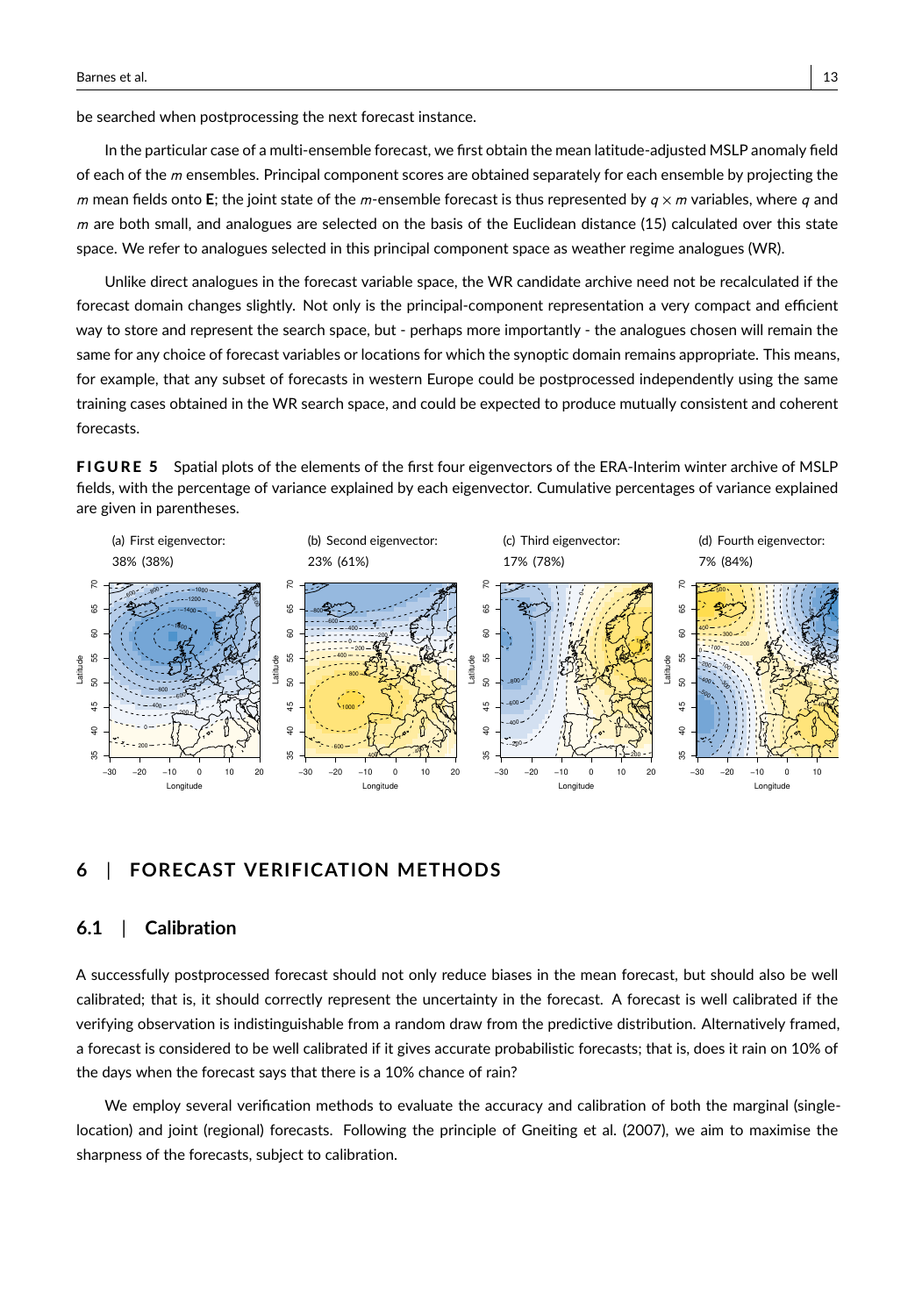## **6.1.1** | **PIT histograms**

Calibration of a forecast distribution for a single variable - in this case, a temperature forecast for a single location can be assessed through the probability integral transform (PIT). This is the value attained by a predictive cumulative distribution function at its verifying observation (Gneiting et al., 2007; Jolliffe and Stephenson, 2012). If a postprocessing method produces well calibrated forecasts for a particular location at a given leadtime, a histogram of the PITs of all 630 forecast instances (90 days for each of the 7 available years) will be uniform. ∩-shaped histograms indicate overdispersion: the forecasts are under-confident, and the observation falls too often in the centre of the forecast distribution. A ∪-shape indicates underdispersion: an over-confident forecast, with the observation falling too often in the tails of the forecast. Systematic bias in the forecasts will result in a skewed or triangular histogram.

## **6.1.2** | **Modified band depth rank histograms**

A multivariate analogue to the PIT histogram, allowing evaluation of the calibration of all variables simultaneously, is the modified band depth rank (BDR) histogram, proposed by Thorarinsdottir et al. (2016). The band depth is a measure of the centrality of an observation within a multi-dimensional forecast (López-Pintado and Romo, 2009); in the modified case used here, each probabilistic forecast is represented by a synthetic ensemble of  $p$ -dimensional forecasts. The method is computationally slow, limiting the size of ensemble that can practically be used; reflecting the size of the largest available ensemble in the source data, we have used  $M = 50$  ensemble members, with each member forecast randomly generated from the multivariate Gaussian predictive density. The verifying observation is then ranked within the synthetic ensemble according to its modified band depth.

Let  $X = \{x_1, ..., x_{M+1}\} = \{Y_0, F_1, ..., F_M\}$  denote a vector of length  $p \times (M + 1)$ , consisting of the vector observations  $Y_0$  and the synthetic forecast vectors  $F_1, ..., F_M$ . The observation and forecast vectors all have dimension  $p$ , corresponding to the number of grid cells considered simultaneously. We first calculate the prerank of each vector **x** in  $\chi$ :

$$
r(\mathbf{x}) = \frac{1}{\rho} \sum_{l=1}^{P} (M + 1 - \text{rank}_{\chi}(x_l)) (\text{rank}_{\chi}(x_l) - 1) + M
$$
 (17)

where rank $\chi(x_l) = \sum_{i=1}^{M+1} 1\{x_{il} \le x_l\}$  is the component-wise rank of the *I*th element of the vector **x** within  $\{X\}$ . The preranks measure the centrality of each element in  $X$ , with more central elements attaining higher ranks, and extreme outlying elements attaining the lowest (Thorarinsdottir et al., 2016). The band depth rank of the observation,  $y_0 = x_1$ , is the rank of  $r(x_1)$  in  $\{r(x_1), ..., r(x_{M+1})\}$ , with ties broken at random. For ease of interpretation, the ranks are normalised to lie between 0 and 1 by subtracting 1 and dividing by M before plotting.

As with the PIT, a calibrated forecast will produce a uniform histogram; however, non-uniform BDR histograms have a somewhat different interpretation. Modified BDR reflects a centre-outward ordering of the rank of the observation within the predictive distribution: the closer the BDR is to one, the more central (deeper) the observation is within the multivariate forecast (Thorarinsdottir et al., 2016). Here, a ∩-shaped histogram indicates an over-correlated joint forecast, while ∪-shaped histograms indicate insufficient correlation in the predictive distributions. A skew histogram with too many high ranks indicates an overdispersive forecast, with the observation falling close to the centre of the forecast distribution more often than it should, and too many low ranks indicates that the observation often falls far from the centre of the predictive distribution, suggesting that the forecast is either underdispersive or systematically biased.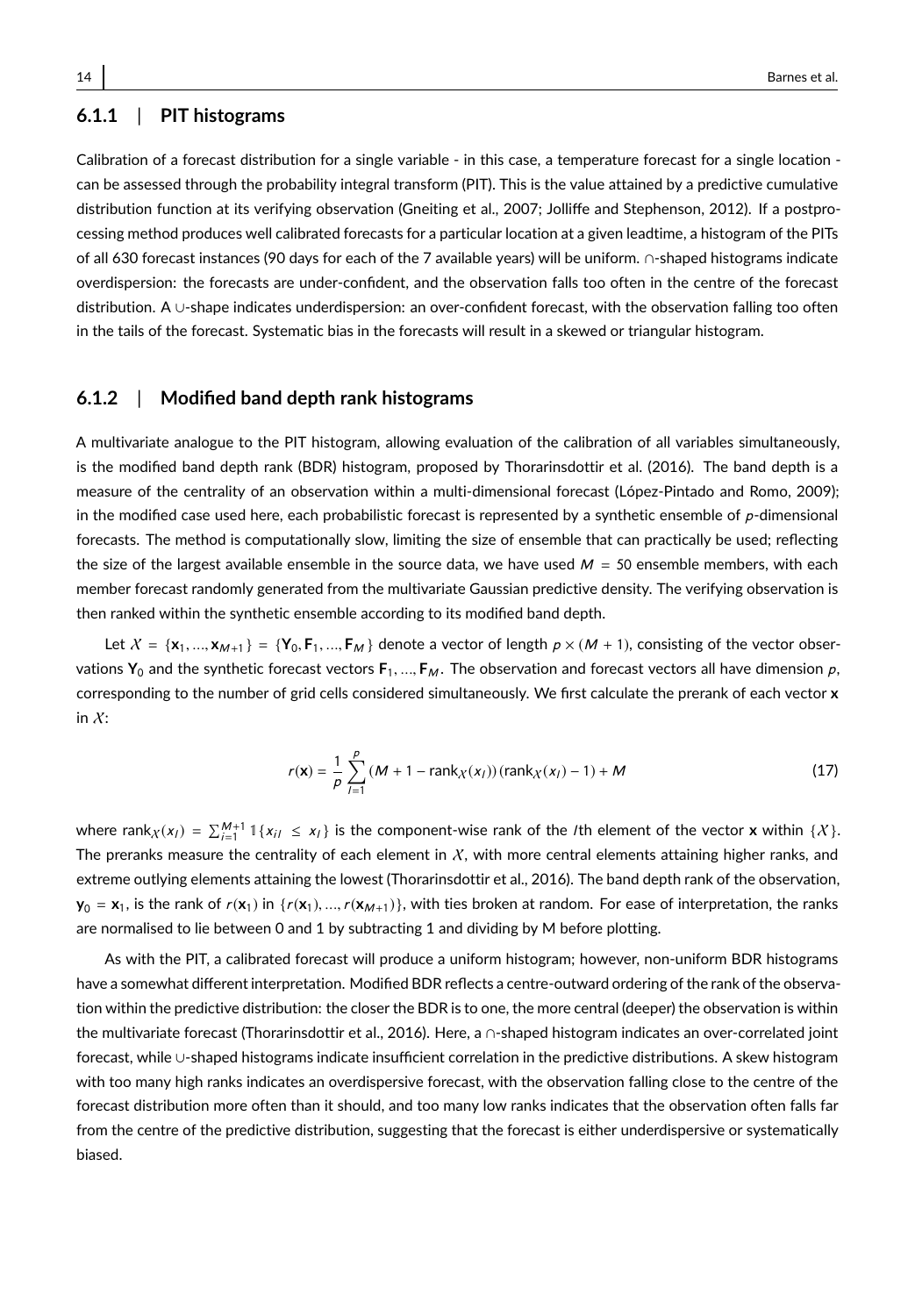## **6.1.3** | **Summaries of histogram shapes**

Histograms are most commonly used descriptively, as a visual diagnostic tool; however, when comparing multiple marginal distributions across several postprocessing methods, it is useful to be able to produce an objective numerical summary of the shape of the data used to construct a histogram.

Any non-central tendencies in the histogram are summarised using the sample skewness, with symmetric histograms obtaining a perfect score of 0. The extent of under- or over-dispersion in the histogram data is quantified by comparing the variance of the values to that of the ideal uniform distribution. For PITs, this is the continuous uniform distribution on the interval [0, <sup>1</sup>], which has variance <sup>1</sup>/<sup>12</sup> (Casella and Berger, 2002). For the unnormalised band depth ranks R, this would be the discrete uniform distribution on the interval  $[1, M + 1]$ , which has variance  $\frac{M(M+2)}{12}$  (Casella and Berger, 2002); for the normalised ranks  $Z = \frac{R-1}{M}$ , the calibrated discrete uniform distribution would therefore have variance  $\frac{M(M+2)}{12}/M^2=\frac{M+2}{12M}$ . Thus, we define a dispersion index for the PITs and BDRs respectively as

$$
disp_{PIT} = 12 \text{Var}(PIT) \qquad \qquad disp_{BDR} = 12 \frac{M}{M+2} \text{Var}(BDR) \tag{18}
$$

A symmetric, ∪-shaped histogram has higher variance than a uniform histogram, and will have a dispersion index greater than 1, while a ∩-shaped histogram will have a dispersion index less than 1. Any skew in the histogram will reduce the value of the dispersion index slightly. The interpretation of the shape statistics is slightly different for PIT and BDR histograms, as described above.

#### **6.1.4** | **Bootstrapped confidence intervals**

The significance of any departures from uniformity in the histograms is assessed by a bootstrap procedure, following Efron and Tibshirani (1994) and Hamill (1999). Taking the source data for a single histogram (630 values), we take 10000 bootstrap samples of size 630 with replacement, and calculate the required summary statistic for each of these 10000 bootstrap samples. A significant departure from uniformity is suggested if the 2.5% and 97.5% percentiles of the resulting bootstrap distribution do not bracket the theoretical value for a uniform distribution. When testing for skewness, the theoretical value under the assumption of uniformity is 0, while the theoretical value of the dispersion index is 1.

#### **6.2** | **Sharpness**

Subject to calibration, we aim to maximise the sharpness of the forecast distribution (Gneiting et al., 2008); sharper, more confident forecasts have a smaller spread than less confident forecasts. The sharpness of the univariate marginal forecasts is measured by the standard deviation of the marginal predictive distribution, with sharpness of the joint forecasts measured by the multivariate equivalent, the determinant sharpness, given by

$$
DS = (\det A)^{1/(2\rho)} \tag{19}
$$

where **A** is the postprocessed forecast covariance matrix and p is the dimension of **A** (Gneiting et al., 2008). Given two equally well calibrated forecasts, the sharper (ie. with the lower value of DS) is more desirable; however, a sharper forecast that is not well calibrated is overconfident in its prediction, and so of less use in decision making.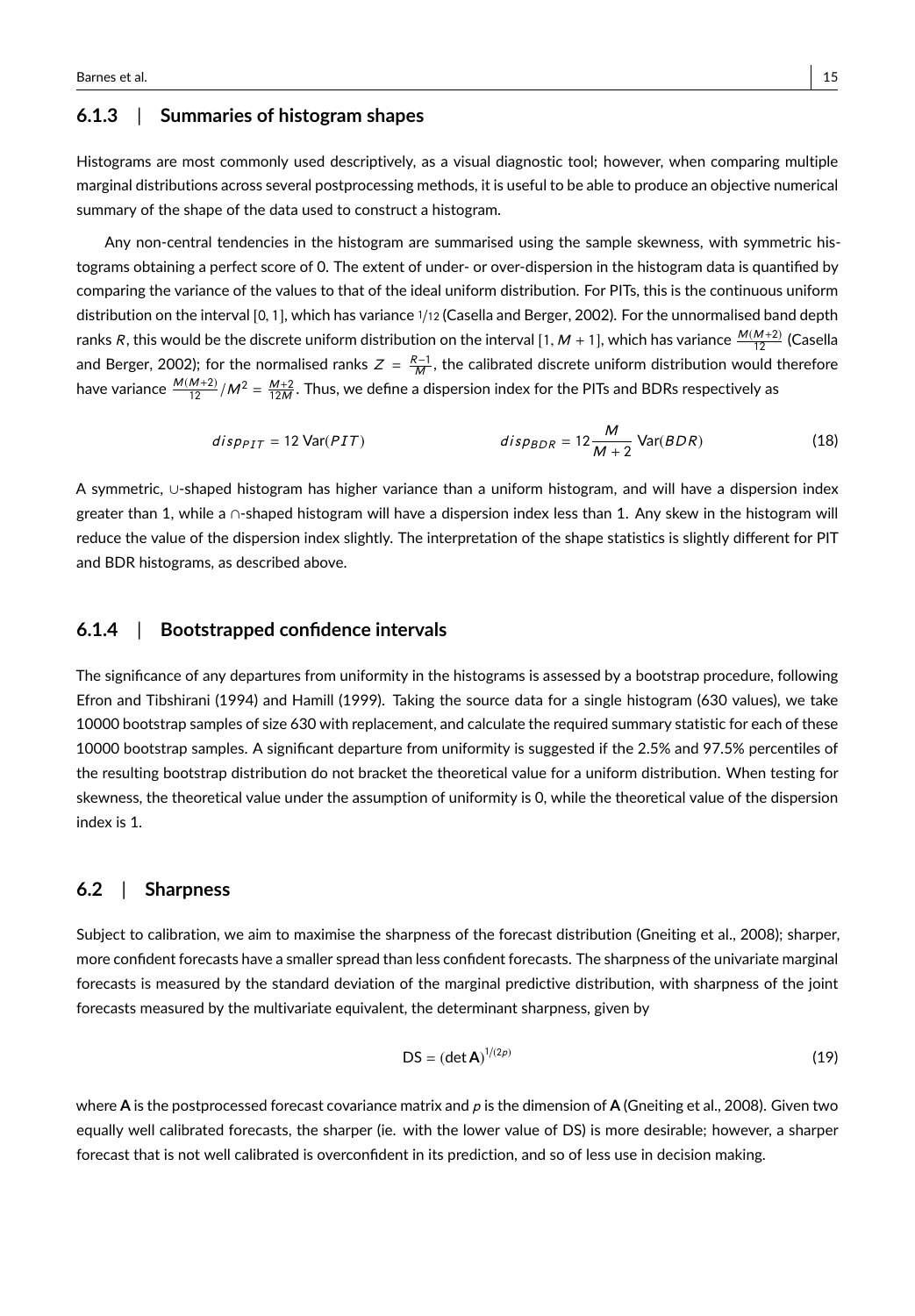## **6.3** | **Accuracy**

The accuracy of the marginal deterministic (mean) forecasts produced by each postprocessing method is assessed using the mean absolute error (MAE), which gives the average magnitude of the expected errors for each postprocessing method.

The Brier score (Brier, 1950; Jolliffe and Stephenson, 2012) is used to evaluate success in forecasting binary events, such as the event that the temperature falls below a certain threshold. By integrating the Brier score over all possible thresholds, we obtain the analogue for continuous probabilistic forecasts: the Continuous Ranked Probability Score or CRPS (Hersbach, 2000), a negatively-oriented scoring rule with lower scores indicating better overall forecast performance. The CRPS is generally highly correlated with the MAE, but rewards sharpness and calibration of the predictive density as well as accuracy; in fact, it has been shown that it may reward sharper forecasts in preference to well calibrated ones (Wilks, 2018), so care should be taken when interpreting the CRPS. The CRPS can be extended to the multivariate case in the form of the energy score (Gneiting et al., 2008), defined as

$$
ES(F, \mathbf{x}) = \mathbb{E}_F \left\| \mathbf{X} - \mathbf{x} \right\| - \frac{1}{2} \mathbb{E}_F \left\| \mathbf{X} - \mathbf{X}' \right\|,\tag{20}
$$

where  $\|\cdot\|$  denotes the Euclidean norm, **x** is the verifying observation,  $F$  is the forecast distribution, and **X** and **X**' are independent random vectors with distribution F. When  $d = 1$ , the energy score reduces to the CRPS, which in turn reduces to the MAE when evaluating point forecasts.

No closed form is available for the energy score, so following Gneiting et al. (2008), the energy score for a single forecast instance with realising observation **y** is evaluated over a random sample **X** of size  $k = 10000$  from the multivariate predictive density  $F$ , using the computationally efficient Monte Carlo approximation

$$
ES(F, \mathbf{y}) = \frac{1}{k} \sum_{i=1}^{k} ||\mathbf{X}_i - \mathbf{y}|| - \frac{1}{2k^2} \sum_{i=1}^{k} \sum_{j=1}^{k} ||\mathbf{X}_i - \mathbf{X}_j||.
$$
 (21)

We use the implementation provided by the R package scoring Rules (Jordan et al., 2018).

The energy score has been shown by Pinson and Tastu (2013) to have very limited sensitivity to the covariance structure of the forecasts, and to be strongly dominated by the forecast mean vector, particularly in higher dimensions. Our experience has shown that the energy score is closely related to the mean of the MAE across all locations, and it is for this reason that we treat the energy score primarily as a measure of forecast accuracy, and rely on histogram methods to diagnose forecast calibration.

All scores are aggregated over the 630 forecast instances for each synoptic time, leadtime and location. The significance of differences in scores between postprocessing methods is again assessed using a bootstrapped confidence interval. 10000 bootstrap samples of size 630 are drawn with replacement from the 630 instances and used to recalculate the required score difference 10000 times. If the central 95% interval of the resulting bootstrap distribution does not contain zero, the difference between the two scores is said to be significant.

# **7** | **RESULTS**

In this section we compare the performance of different ensemble postprocessing techniques, when applied to the forecasts of UK temperatures introduced in Section 2.

We begin by comparing the performance of the various postprocessing techniques, with training datasets ob-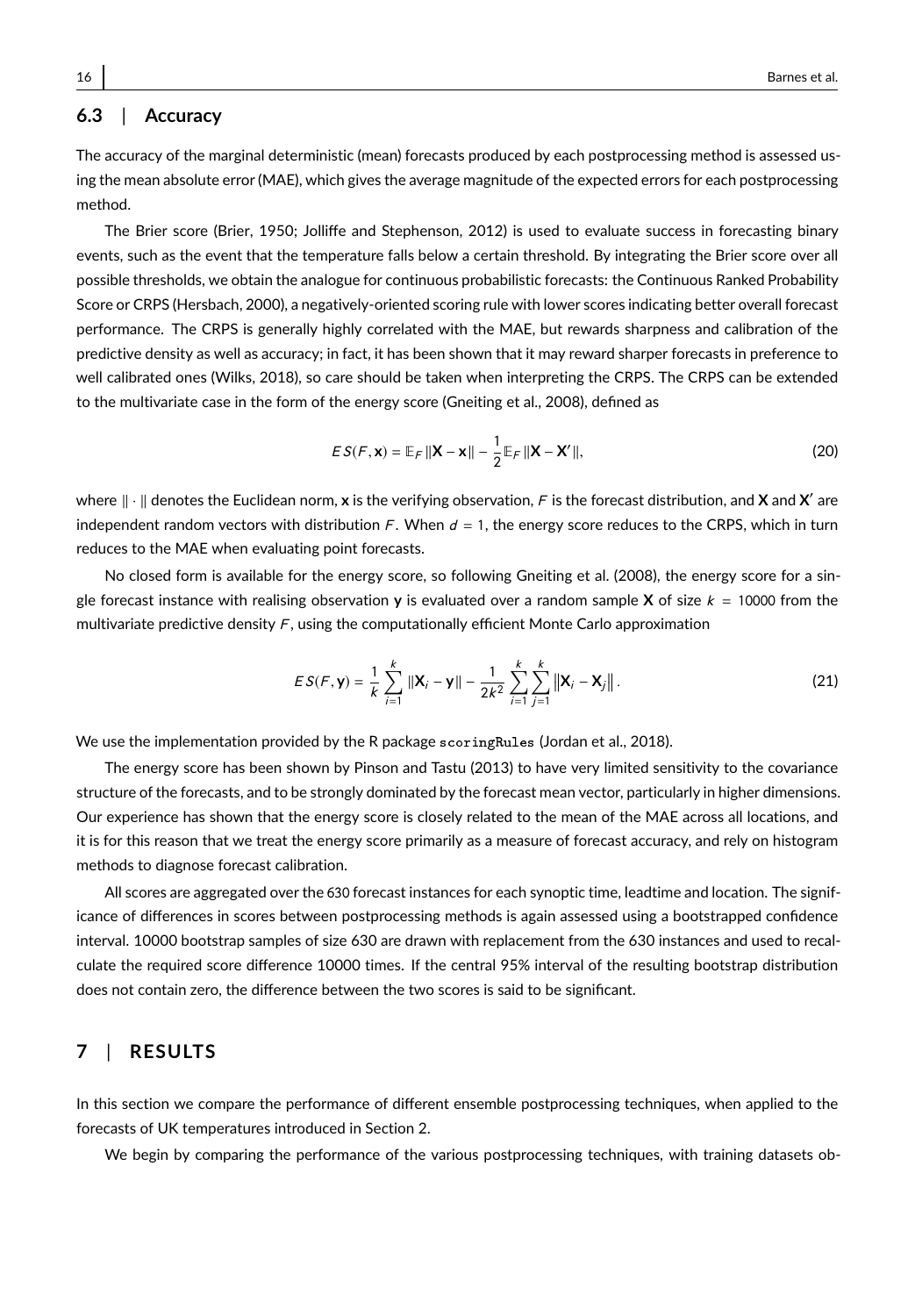tained using the standard 'moving window' (MW) approach (Section 5). An uninformative prior is used in calculating the Bayesian posterior forecast, as described in Section 4. We then move on to comparing the relative performance of MW-calibrated forecasts with those corrected using direct analogues in temperature space (DA), and with a training set drawn from weather regime analogues (WR), using the methods of Section 5.

All postprocessing was carried out using 25 training cases. A sensitivity analysis (not presented here) indicates that the size of the training set is not a key factor in the performance of any of the postprocessing methods or training sets, with most scores seen to change by less than 0.1 at short to medium leadtimes, and up to 0.3 at leadtimes of greater than ten days; the choice of training set size made no qualitative difference to the conclusions drawn below.

To maximise the usefulness of the relatively short (7-year) available forecast archive, analogues are selected using a modified cross-validation approach (Wilks, 2011), rather than from past candidates in the strictly chronological sense. For each instance, candidates for the current year are excluded from the search, with the exception of the 25 days immediately preceding the forecast issue date; each method therefore has access to candidates drawn from 6 winters, plus 25 days immediately prior to the date on which the forecast was actually issued, ensuring parity between the three training sets.

## **7.1** | **Bayesian postprocessing vs NGR**

### **7.1.1** | **Marginal forecasts**

We first evaluate the performance of the postprocessed marginal forecasts. Table 1 shows the mean and range of the MAE and CRPS over all 13 locations. Both postprocessing methods show a significant improvement over the raw superensemble forecast at leadtimes up to six days ahead; the largest improvements are made at higher latitudes, where the raw forecasts tend to be less skilful due to systematic regional biases.

| and the second contract the contract of the contract of the contract of the contract of the contract of the contract of the contract of the contract of the contract of the contract of the contract of the contract of the co | $\sum$ |                 | 100 |
|--------------------------------------------------------------------------------------------------------------------------------------------------------------------------------------------------------------------------------|--------|-----------------|-----|
| <b>MAE</b>                                                                                                                                                                                                                     |        | <b>CRPS: ES</b> |     |
| postprocessors.                                                                                                                                                                                                                |        |                 |     |
| postprocessing method. A 25-day moving window was used as a training set for the NGR and Bayesian i                                                                                                                            |        |                 |     |

**TABLE 1** Mean *(min, max)* MAE and CRPS (in ℃), and ES over all locations, at selected leadtimes, for each postprocessing method. A 25-day moving window was used as a training set for the NGR and Bayesian

|          |               | MAE           |               |                       | CRPS: ES           |                    |
|----------|---------------|---------------|---------------|-----------------------|--------------------|--------------------|
| Leadtime | Superensemble | Bayesian      | <b>NGR</b>    | Superensemble         | <b>Bavesian</b>    | <b>NGR</b>         |
| 2 days   | 1.2(0.9, 1.9) | 0.9(0.7, 1.0) | 0.7(0.6, 0.8) | 0.9(0.6, 1.3); 3.6    | 0.6(0.5, 0.7); 2.7 | 0.5(0.4, 0.6); 2.3 |
| 5 days   | 1.9(1.7, 2.4) | 1.6(1.4, 1.8) | 1.4(1.2, 1.5) | 1.3(1.2, 1.7); 5.4    | 1.2(1.0, 1.3); 4.8 | 1.0(0.8, 1.1); 4.2 |
| 10 days  | 2.7(2.4, 3.0) | 2.7(2.2, 2.9) | 2.3(1.9, 2.5) | 1.9(1.7, 2.2); 7.7    | 1.9(1.6, 2.0); 7.7 | 1.6(1.4, 1.7); 6.6 |
| 15 days  | 3.1(2.9, 3.3) | 3.1(2.5, 3.2) | 2.7(2.2, 2.9) | $2.1$ (2.0, 2.3); 8.5 | 2.2(1.8, 2.3); 8.6 | 1.9(1.5, 2.0); 7.6 |

NGR postprocessed forecasts generally have lower MAE and CRPS than their Bayesian posterior counterparts, with the MAE generally around 0.2-0.4◦C lower. The lower CRPS achieved by the NGR forecasts is due partly to this improved accuracy, but also largely to the greater sharpness of those forecasts (Table 2). The NGR forecasts are in fact slightly too sharp at the shortest and longest leadtimes, with the 90% predictive interval found to contain the verifying observation in around 88% of all instances at all leadtimes. The Bayesian forecasts achieve around 94% coverage at the shortest leadtimes, dropping to around 83% at the longest, suggesting that the forecasts are initially overdispersive, covering too large an area, and later become overconfident.

Inspection of selected PIT histograms (Figure 6) gives a more detailed understanding of the calibration of the postprocessed forecasts than the summary scores can. The histograms shown for Kirkcaldy forecasts are typical of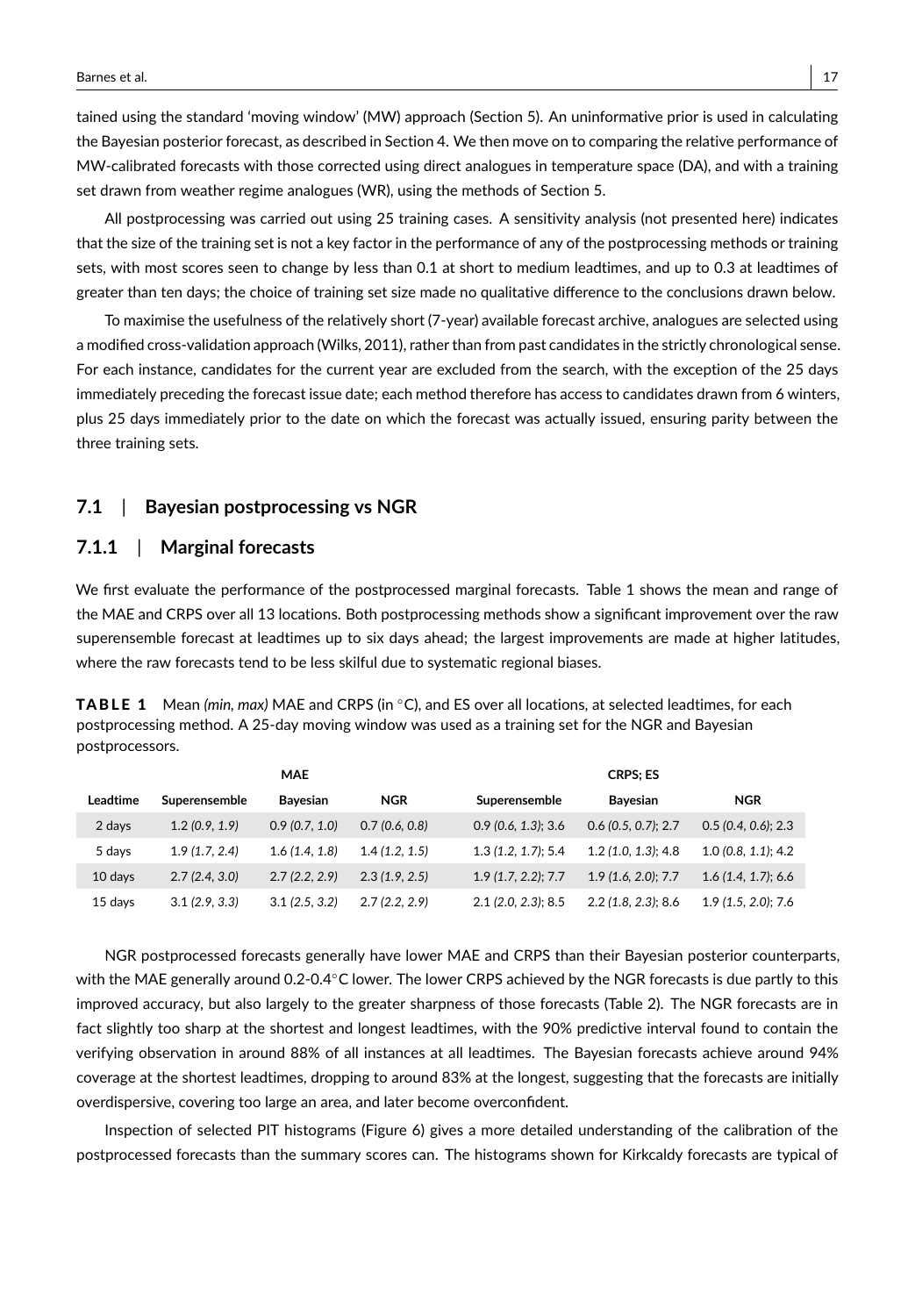TABLE 2 Mean *(min, max)* marginal and joint sharpness and coverage over all locations at selected leadtimes, for each postprocessing method. A 25-day moving window was used as a training set for the NGR and Bayesian postprocessors. Coverages are proportions of occasions for which the verifying observation fell between the 5th and 95th percentile of the corresponding marginal forecast distribution.

| Sharpness; determinant sharpness |                       |                       |                       | <b>Marginal coverage</b> |                  |                  |  |
|----------------------------------|-----------------------|-----------------------|-----------------------|--------------------------|------------------|------------------|--|
| Leadtime                         | Superensemble         | Bayesian              | <b>NGR</b>            | Superensemble            | <b>Bavesian</b>  | <b>NGR</b>       |  |
| 2 days                           | $1.4(1.2, 1.8)$ ; 0.7 | $1.3(1.1, 1.6)$ ; 0.7 | 0.8(0.8, 1.0); 0.2    | 0.81(0.69, 0.94)         | 0.94(0.91, 0.95) | 0.88(0.86, 0.90) |  |
| 5 days                           | 2.3(2.0, 2.7); 1.0    | 2.2(1.9, 2.4); 0.8    | 1.7(1.4, 1.8); 0.4    | 0.88(0.81, 0.95)         | 0.91(0.89, 0.92) | 0.90(0.87, 0.92) |  |
| 10 days                          | 3.4(2.8, 3.8); 1.2    | $3.1$ (2.6, 3.3); 0.9 | $2.7(2.2, 2.9)$ ; 0.6 | 0.89(0.83, 0.92)         | 0.86(0.84, 0.88) | 0.89(0.85, 0.90) |  |
| 15 days                          | 3.7(3.1, 4.0); 1.1    | 3.4(2.8, 3.5); 0.9    | 3.1(2.5, 3.2); 0.7    | 0.89(0.84, 0.92)         | 0.83(0.82, 0.86) | 0.87(0.86, 0.88) |  |

those obtained for predictions in Scotland and northern England, while those for Bristol are broadly representative of those obtained for forecasts in the south of the study area.

The raw superensemble PIT histograms show significant negative skew in Scotland, with a spike of values in the right-hand bin revealing that the observed temperature was very often in the extreme upper tail of the forecasts, indicating a persistent, systematic cold bias. Table 3 shows the range of skewness seen in the PIT histograms at all 13 locations; all of the superensemble histograms have some degree of negative skew at all leadtimes, indicating that the bias is common to forecasts throughout the UK. However, the bias is not constant at all locations, being larger in more northerly regions and at shorter leadtimes, with forecasts in Scotland being, on average, 1 – 1.5°C too low at the shortest leadtimes, and those in southern England between 0.4 and 1°C too low.<br>←

FIGURE 6 PIT histograms showing the marginal calibration of postprocessed forecasts of surface temperatures at selected locations in the north and south of the UK at various leadtimes. A 25-day moving window was used as a training set for the NGR and Bayesian postprocessors. The dashed line indicates the ideal uniform distribution.



(a) Forecasts of temperatures in Kirkcaldy

The NGR and Bayesian forecasts, which estimate a separate bias and calibration correction for each location, are able to remove this systematic regional bias almost completely, producing histograms that are much closer to uniformity than those of the superensemble forecasts. At the shortest leadtimes the NGR and Bayesian forecasts still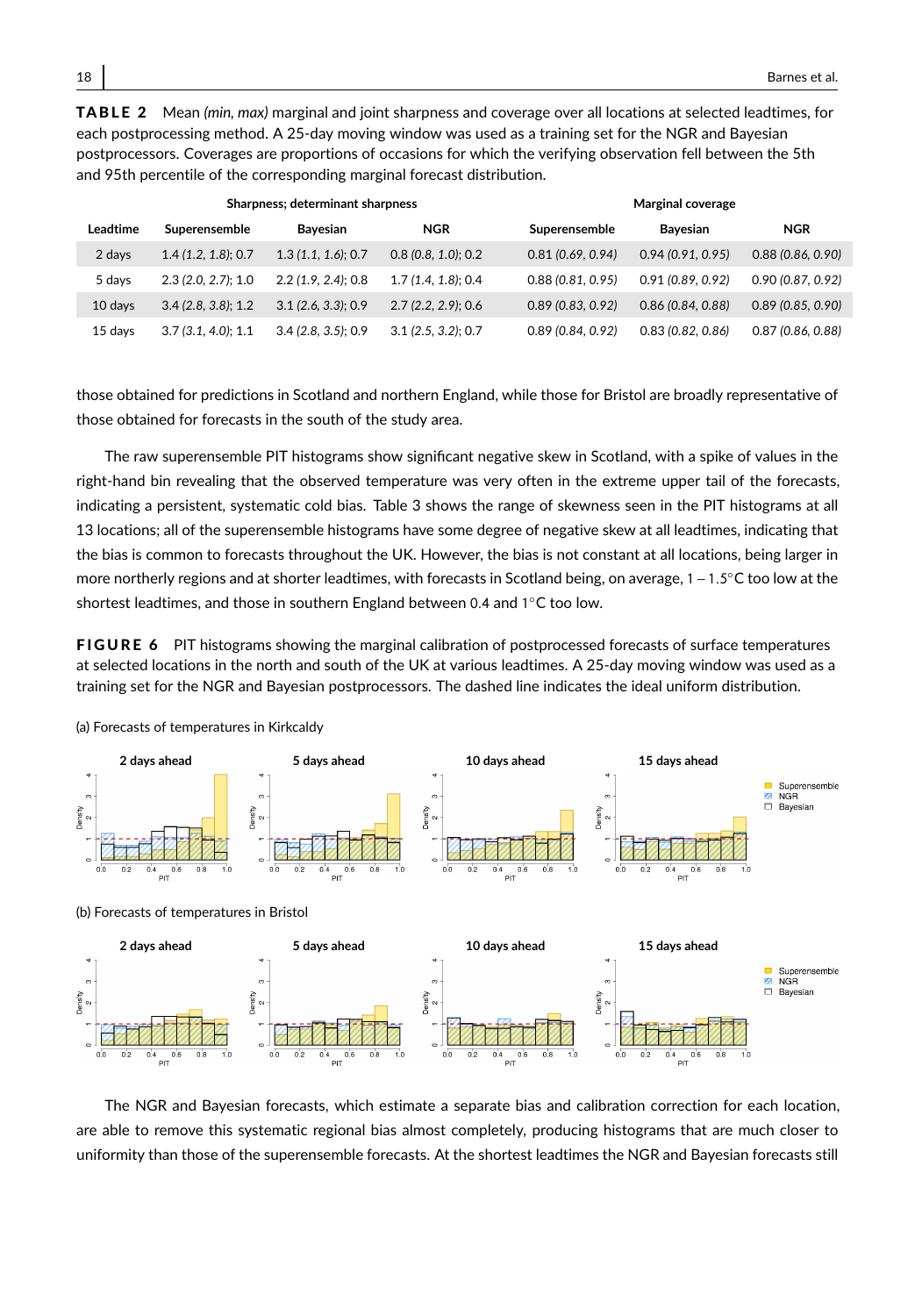display a very slight residual bias, particularly (as in Figure 6a) in the northernmost regions where the raw ensemble bias is the strongest. The residual bias manifests in the PIT histograms as a slight bulge at around the 70th percentile of the transformed values, rather than as a tail of high values, indicating that the bias is small with respect to the spread of the forecast errors, and is slightly more pronounced in the Bayesian histograms, reflecting the slightly higher accuracy of the NGR forecasts. The shapes of the Bayesian and NGR histograms at all locations (including those not shown here) are very similar, indicating that consistent improvements are achieved with both postprocessing methods.

The PIT histograms of the Bayesian postprocessed forecasts are slightly humped at the shortest leadtimes, having dispersion indices lower than 1, reflecting the fact that the forecasts are generally slightly underconfident in their predictions. The forecast overdispersion lessens with increasing leadtime, with longer-leadtime forecasts becoming slightly underdispersive. The NGR forecasts are well calibrated at all leadtimes, while the low dispersion indices of the superensemble PITs is due to the systematic bias, with a large concentration of values in the rightmost bin of the histogram.

| <b>PIT</b> skewness |                            |                            |                      | <b>PIT</b> dispersion |                 |               |  |
|---------------------|----------------------------|----------------------------|----------------------|-----------------------|-----------------|---------------|--|
| Leadtime            | Superensemble              | Bayesian                   | <b>NGR</b>           | Superensemble         | <b>Bavesian</b> | <b>NGR</b>    |  |
| 2 days              | $-0.9$ ( $-1.4$ , $-0.3$ ) | $-0.2$ ( $-0.4$ , $-0.1$ ) | $-0.1$ $(-0.2, 0.0)$ | 0.6(0.5, 0.8)         | 0.8(0.7, 0.9)   | 1.0(1.0, 1.1) |  |
| 5 days              | $-0.6$ ( $-1.0, -0.3$ )    | $-0.1$ $(-0.2, 0.0)$       | $-0.1$ $(-0.1, 0.0)$ | 0.8(0.7, 0.9)         | 0.9(0.9, 1.0)   | 1.0(0.9, 1.1) |  |
| 10 days             | $-0.3$ ( $-0.6, -0.1$ )    | $0.0 (-0.1, 0.1)$          | 0.0(0.0, 0.1)        | 0.9(0.8, 1.0)         | 1.1(1.1, 1.2)   | 1.1(1.0, 1.1) |  |
| 15 days             | $-0.3$ ( $-0.5, -0.1$ )    | $-0.1$ $(-0.1, 0.0)$       | $-0.1$ $(-0.1, 0.0)$ | 1.0(0.9, 1.0)         | 1.2(1.1, 1.2)   | 1.1(1.0, 1.1) |  |

TABLE 3 Mean (min, max) skewness and dispersion of PITs at all locations at selected leadtimes, for each postprocessing method. A 25-day moving window was used as a training set for the NGR and Bayesian postprocessors.

#### **7.1.2** | **Joint forecasts**

The results for the energy score follow a similar pattern to those for the MAE (Table 1), with the NGR postprocessed forecasts having improved accuracy over the superensemble forecasts at all leadtimes, while the Bayesian forecasts were jointly more accurate only at shorter leadtimes. The NGR predictive densities are also jointly much sharper than either the Bayesian or superensemble forecasts, with a much lower determinant sharpness. This is partly due to the sharper marginal forecasts, but the NGR correlation matrices also generally specify stronger correlations between the forecast errors than either the superensemble or Bayesian postprocessed forecasts, further increasing the joint sharpness.

The modified band depth rank histograms in Figure 7a show the joint calibration of the postprocessed forecasts. The histograms for the superensemble and Bayesian joint forecasts are dominated by the marginal effects already discussed in Section 7.1.1, with the effects particularly obvious at the shortest leadtimes. Here, the peak at the right-hand side of the distribution represents a high proportion of the observations falling close to the centre of the Bayesian posterior predictive distributions, indicating that the forecasts are jointly overdispersive; although the effect in any single marginal forecast is quite small, the cumulative effect is magnified in the joint forecast. As in the marginal forecasts, the effect reduces and reverses with increasing leadtime, with a preponderance of points in the leftmost bin indicating too many points falling too far from the centre of the distribution, and reflecting the underdispersiveness of the marginal forecasts. At these longer leadtimes, apart from the spikes in the leftmost or rightmost bins, the Bayesian BDR histograms are fairly uniform, and give no indication of any misspecification in the correlation structure of the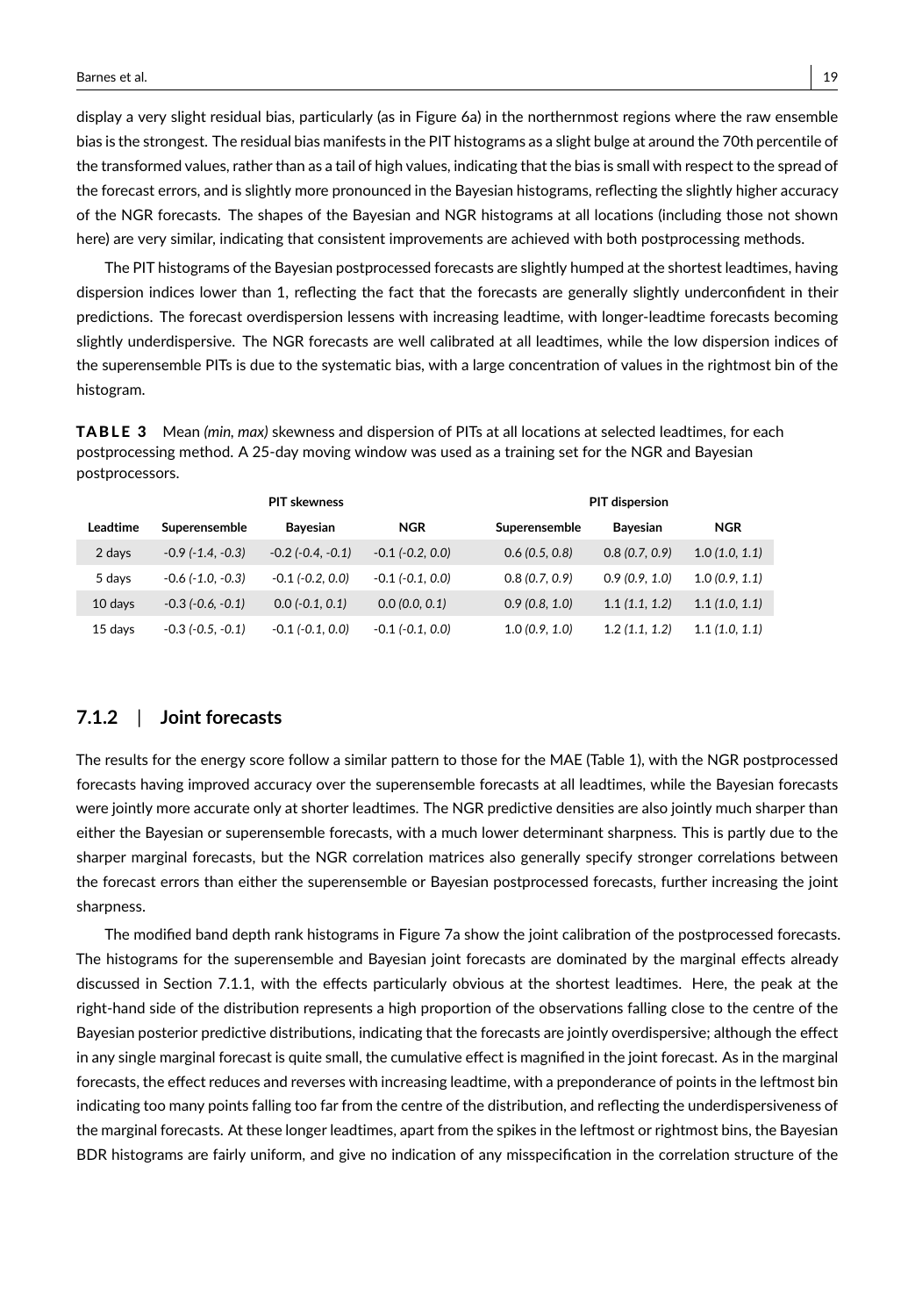#### forecasts.

The raw superensemble's systematic marginal cold bias is reflected in heavy over-population of the lowest ranks of the histograms, as the observation frequently falls far from the centre of the forecast distribution. As the leadtime increases, the superensemble histograms become close to uniform, but care must be taken to remember the marginal calibration issues when interpreting this. The PIT skewness indicates that, even at 15 days' leadtime, there is still some residual systematic cold bias in the forecasts, which we would expect to result in a peak of values in the leftmost bins of the histogram. At the same time, the superensemble forecasts are less sharp than the Bayesian posterior forecasts (Table 2), which we have already seen to be overdispersive at these leadtimes, and which would manifest in a peak of values in the rightmost bin of the histogram. It seems reasonable to conclude, then, that the too-large spread of the joint forecasts is, to some extent, counteracting the bias at all leadtimes, and that the joint superensemble forecasts are in fact both biased and overdispersive, although there is no reason to suspect that the correlations between the variables are misspecified.

The NGR histograms display a different problem: the ∩-shaped histograms, particularly at shorter leadtimes, indicate that the correlations specified by the predictive distributions are too high, with too many observations falling in the 'shoulders' of the distribution, rather than in the centre and the fringes of the joint distribution. This is because, being based purely on a sample of climatology as described in Section 3.2, the NGR correlation structure is unable to adapt fully to the specific features of each individual forecast, while the Bayesian correlations are based on a mixture of the forecasts and previous forecast errors. Bootstrapped confidence intervals indicate that, while the histograms look quite symmetric, there is a small but persistent positive skewness at all leadtimes, indicating that the joint forecasts are also slightly too sharp, with too many observations falling far from the centre of the predictive distributions. Thus, although the marginal distributions appear to be well calibrated, their cumulative effect is to produce a slightly underdispersive forecast.

A further investigation was carried out to investigate how well the correlation structure of the observations is captured by each postprocessing method. To fully separate the effect of marginal calibration from joint calibration, each set of NGR marginal forecasts was combined with the correlation matrices of the superensemble and Bayesian posterior forecasts, and the joint calibration assessed again. Figure 7b shows the BDR histograms obtained from these hybrid forecasts. At shorter leadtimes, forecasts taking their dependence structure only from either the superensemble or the training set are rather over-correlated, producing peaked BDR histograms; forecasts using the Bayesian posterior correlation matrix as their copula are close to uniform, and show no significant dispersion issues. At longer leadtimes, all three copula methods produce similar BDR histograms, with the only significant departure from uniformity being the skewness resulting from a preponderance of observations falling in the tails of the distribution, due to the underdispersiveness of the NGR marginal distributions mentioned above.

## **7.2** | **Effect of training set selection**

We now consider the effect that the choice of training set has on forecast performance. Results are presented for Bayesian postprocessed forecasts, with the discrepancy estimated using training sets obtained by a moving window (MW), direct analogues (DA), and by weather regime analogues (WR), as described in Section 5. All training sets consisted of 25 members. Forecasts postprocessed by applying NGR to the same training sets showed a similar pattern of results, which are not reported here. Each selection method was found to produce quite different collections of forecast-observation pairs, with training sets having on average around 10% of their members (2-3 instances) in common with their counterparts.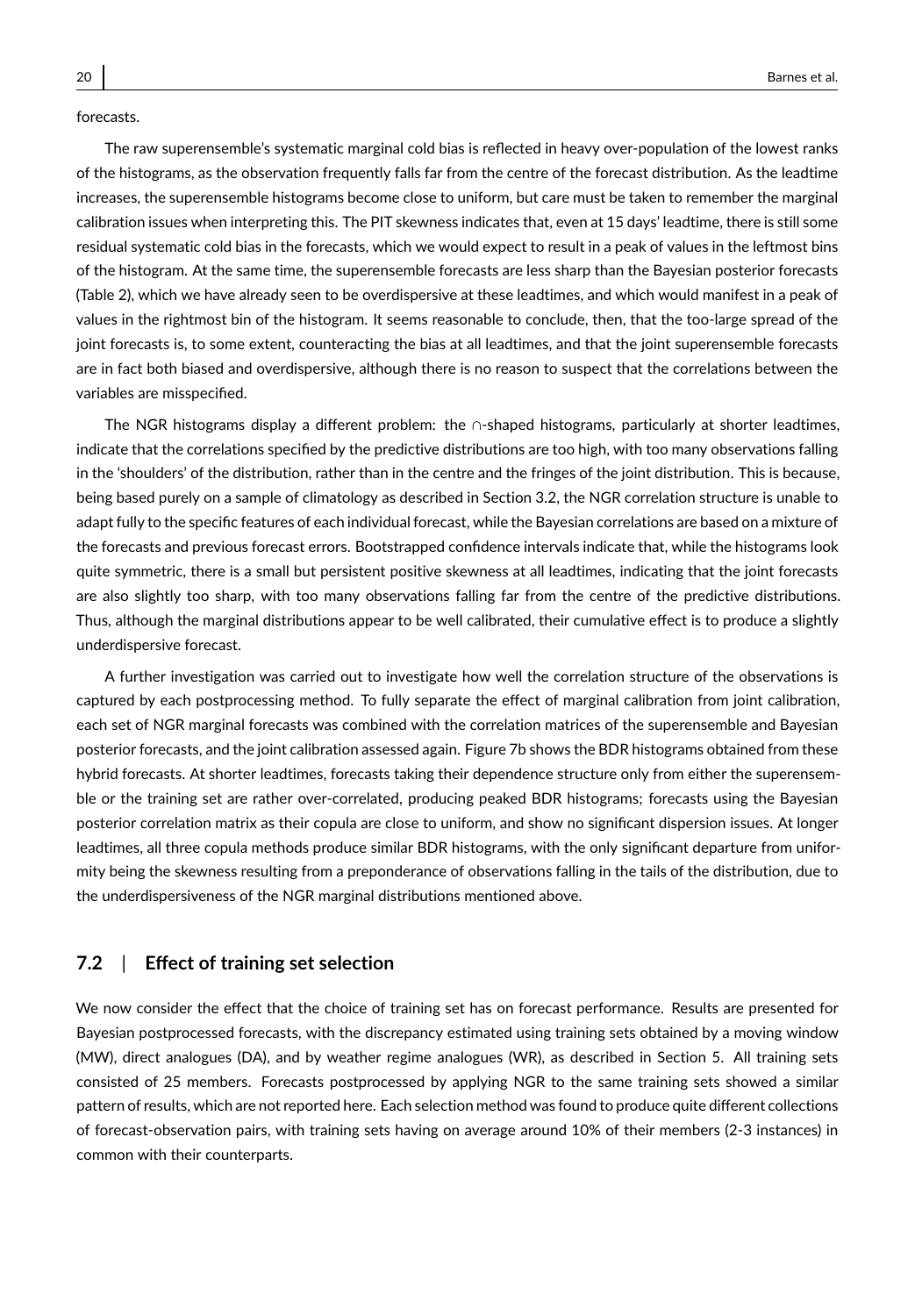FIGURE 7 Modified band depth rank (BDR) histograms showing the joint calibration of postprocessed forecasts of surface temperatures across all grid cells at various leadtimes. A 25-day moving window was used as a training set for the NGR and Bayesian postprocessors. The dashed line indicates the ideal uniform distribution.

#### (a) Postprocessed forecasts



(b) NGR marginals combined with superensemble and Bayesian posterior correlation functions



#### **7.2.1** | **Marginal forecasts**

All three training sets obtain almost identical MAE, CRPS, and ES at all leadtimes (Table 4), with MAE differences between the three forecasts of extremely small magnitude (generally only around 0.1◦C), and only found to be statistically significant at leadtimes greater than 8 or 9 days. Conversely, the CRPS for the DA and WR training sets is slightly (but, again, significantly) higher at these longer leadtimes; this is because the analogue-trained forecasts are less sharp than those using MW training sets at those leadtimes (Table 5). This decreased sharpness leads to improved coverage at leadtimes greater than 10 days, with nominal 90% predictive intervals for both DA and WR-trained sets achieving an average of 88% coverage at this range. The PIT histograms in Figure 8 reflect this improved coverage,

TABLE 4 Mean *(min, max)* MAE and CRPS (in ℃), and ES over all locations, at selected leadtimes, for Bayesian posterior forecasts using each training set.

| <b>MAE</b> |               |               |               |                    | <b>CRPS: ES</b>    |                    |  |  |
|------------|---------------|---------------|---------------|--------------------|--------------------|--------------------|--|--|
| Leadtime   | <b>MW</b>     | DA            | <b>WR</b>     | <b>MW</b>          | DA                 | <b>WR</b>          |  |  |
| 2 days     | 0.9(0.7, 1.0) | 0.8(0.7, 1.0) | 0.9(0.8, 1.1) | 0.6(0.5, 0.7); 2.7 | 0.6(0.5, 0.7); 2.7 | 0.7(0.6, 0.8); 2.8 |  |  |
| 5 days     | 1.6(1.4, 1.8) | 1.6(1.4, 1.8) | 1.7(1.5, 1.8) | 1.2(1.0, 1.3); 4.8 | 1.1(1.0, 1.3); 4.8 | 1.2(1.1, 1.3); 4.9 |  |  |
| 10 days    | 2.7(2.2, 2.9) | 2.7(2.1, 2.8) | 2.6(2.1, 2.8) | 1.9(1.6, 2.0); 7.7 | 1.9(1.5, 2.0); 7.5 | 1.9(1.5, 2.0); 7.5 |  |  |
| 15 days    | 3.1(2.5, 3.2) | 2.9(2.4, 3.1) | 3.0(2.6, 3.2) | 2.2(1.8, 2.3); 8.6 | 2.1(1.7, 2.2); 8.3 | 2.1(1.9, 2.2); 8.4 |  |  |

with the DA and WR histograms being closer to uniform - and having dispersion indices closer to 1 - after around 7 days (Table 6); MW overdispersiveness continues to increase with leadtime, but this does not occur with the DA and WR forecasts. Furthermore, at the shortest leadtimes, the DA and WR PIT histograms are both less skewed and closer to uniformity than the MW histograms, suggesting that replacing a training set that assumes persistence in the forecast errors with a training set that assumes flow dependence of the errors may be able to improve both the short-term overdispersiveness and longer-term underdispersiveness of the forecasts.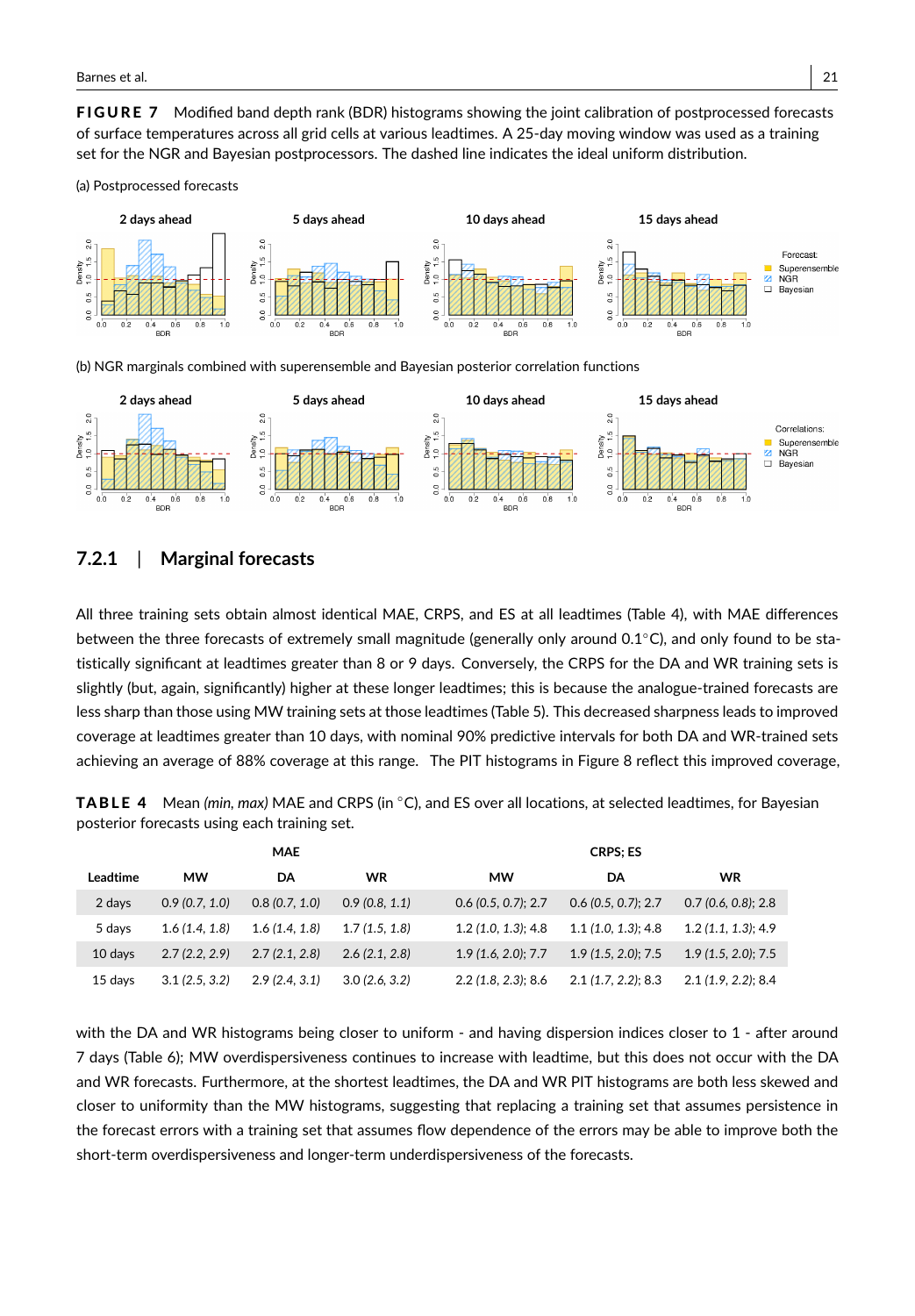| Sharpness; determinant sharpness |                       |                       |                       |                  | <b>Marginal coverage</b> |                  |  |  |
|----------------------------------|-----------------------|-----------------------|-----------------------|------------------|--------------------------|------------------|--|--|
| Leadtime                         | мw                    | DA                    | <b>WR</b>             | мw               | DA                       | WR               |  |  |
| 2 days                           | $1.3(1.1, 1.6)$ ; 0.7 | 1.2(1.1, 1.7); 0.6    | 1.3(1.2, 1.7); 0.7    | 0.94(0.91, 0.95) | 0.93(0.91, 0.95)         | 0.94(0.91, 0.96) |  |  |
| 5 days                           | 2.2(1.9, 2.4): 0.8    | 2.0(1.8, 2.4); 0.8    | 2.2(1.9, 2.5); 0.8    | 0.91(0.89, 0.92) | 0.90(0.88, 0.92)         | 0.91(0.90, 0.93) |  |  |
| 10 days                          | 3.1(2.6, 3.3); 0.9    | $3.2(2.7, 3.4)$ ; 0.9 | $3.2$ (2.6, 3.5); 0.9 | 0.86(0.84, 0.88) | 0.88(0.87, 0.90)         | 0.88(0.87, 0.90) |  |  |
| 15 days                          | 3.4(2.8, 3.5); 0.9    | 3.5(3.0, 3.7); 0.9    | 3.7(3.1, 3.8); 0.9    | 0.83(0.82, 0.86) | 0.88(0.86, 0.90)         | 0.89(0.87, 0.90) |  |  |

TA B L E 5 Mean *(min, max)* marginal and joint sharpness and coverage over all locations at selected leadtimes, for Bayesian posterior forecasts using each training set. Coverages are proportions of occasions for which the verifying observation fell between the 5th and 95th percentile of the corresponding forecast distribution.

FIGURE 8 PIT histograms showing the marginal calibration of Bayesian postprocessed forecasts of surface temperatures in the north and south of the UK at various leadtimes, comparing the performance of training sets selected using a moving window, direct analogue or principal-component analogue approach. The dashed line indicates the ideal uniform distribution.

(a) Forecasts of temperatures in Kirkcaldy



(b) Forecasts of temperatures in Bristol



TA B L E 6 Mean *(min, max)* skewness and dispersion of PIT histograms at all locations at selected leadtimes, for Bayesian posterior forecasts using each training set.

|          | <b>PIT</b> skewness        |                      |                            |               | <b>PIT</b> dispersion |               |  |  |
|----------|----------------------------|----------------------|----------------------------|---------------|-----------------------|---------------|--|--|
| Leadtime | МW                         | DA                   | <b>WR</b>                  | <b>MW</b>     | DA                    | <b>WR</b>     |  |  |
| 2 days   | $-0.2$ ( $-0.4$ , $-0.1$ ) | $-0.1$ $(-0.3, 0.0)$ | $-0.1$ ( $-0.3$ , $-0.1$ ) | 0.8(0.7, 0.9) | 0.8(0.7, 0.9)         | 0.8(0.8, 0.9) |  |  |
| 5 days   | $-0.1$ $(-0.2, 0.0)$       | $-0.1$ $(-0.2, 0.0)$ | $0.0$ (-0.2, 0.0)          | 0.9(0.9, 1.0) | 1.0(0.9, 1.0)         | 0.9(0.9, 1.0) |  |  |
| 10 days  | $0.0$ (-0.1, 0.1)          | $0.0$ (-0.1, 0.1)    | $0.0$ (-0.1, 0.1)          | 1.1(1.1, 1.2) | 1.1(1.0, 1.1)         | 1.1(1.0, 1.1) |  |  |
| 15 days  | $-0.1$ $(-0.1, 0.0)$       | $0.0$ (-0.1, 0.1)    | $-0.1$ $(-0.2, 0.0)$       | 1.2(1.1, 1.2) | 1.1(1.0, 1.1)         | 1.0(1.0, 1.1) |  |  |

## **7.2.2** | **Joint forecasts**

As with their marginal score equivalents, the three training sets produce forecasts with very similar energy scores (Table 4), with the DA-trained forecasts jointly slightly sharper than either the MW or WR forecasts at the shortest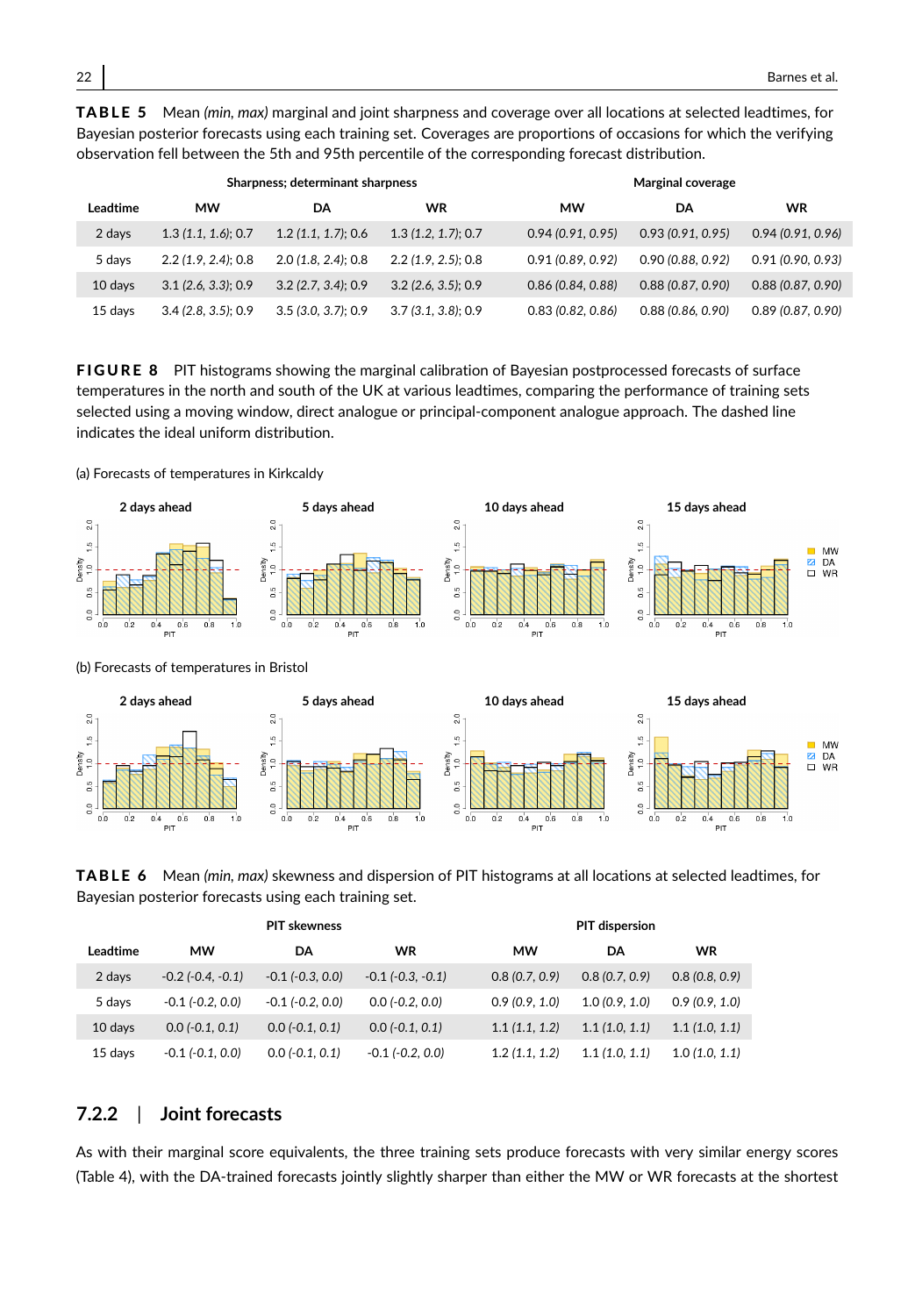leadtimes, and the MW-trained forecasts slightly sharper at longer leadtimes (Table 5). Although the change in these summary scores is small, their impact is clear in the BDR histograms in Figure 9, with the DA histograms in particular having a reduced number of values in the rightmost bin at shorter leadtimes. As the leadtime increases and the MW forecasts become jointly more underdispersive, the DA and WR histograms are again more symmetric, supporting the conclusion in Section 7.2.1 that the flow-dependent training sets produce forecasts with better dispersion characteristics.





Bootstrapped confidence intervals indicate that the dispersion indices for BDR histograms for all three training sets are generally close to 1; all three were found to have significant departures from uniformity only at the longest leadtimes, and those departures were very close to the threshold of the 5% significance level, suggesting that any correlation misspecification in any of the Bayesian postprocessed forecasts is very slight.

## **8** | **SUMMARY AND DISCUSSION**

We have proposed a novel postprocessing method for multi-model ensemble forecasts, based on an understanding of the relationships between the component ensembles and the true forecast. The specification presented here may be applied in its current form to any variables for which the forecasts may be assumed to have an approximately multivariate-normal distribution; even where this is not the case, the posterior mean gives the optimum linear combination of the available forecast information, with the posterior covariance matrix summarising the uncertainty about the mean (Goldstein and Wooff, 2007). The postprocessed forecasts are significantly less biased and better calibrated, both marginally and jointly, than those of the raw superensemble, and the spatial dependencies of the Bayesian postprocessed forecasts better capture the correlation structure of the observations than a copula based on either the ensembles or a sampled climatology alone, particularly at leadtimes of up to one week.

The NGR postprocessed marginal forecasts are sharper than those produced by the Bayesian framework in its present form, having consistently lower MAE and CRPS; however, this improvement comes at a high computational cost due to the numerical optimisation required. Postprocessing of all available forecast instances using the ensembleMOS package in R (Yuen et al., 2017) was found to take around 30 times as long as producing the Bayesian posterior forecasts, even over this relatively small spatial domain, and with longer postprocessing times recorded as larger training sets were tested. Thus, if computational cost is an issue, we would always recommend using the Bayesian framework in preference to the NGR approach, unless very high accuracy is critical.

The implementation of the Bayesian framework presented here is a fairly naive one, in that all forecast instances are postprocessed independently of one another, and the distribution of the consensus discrepancy ∆ is simply estimated from the means and covariances of the forecast errors in the training data. However, part of the appeal of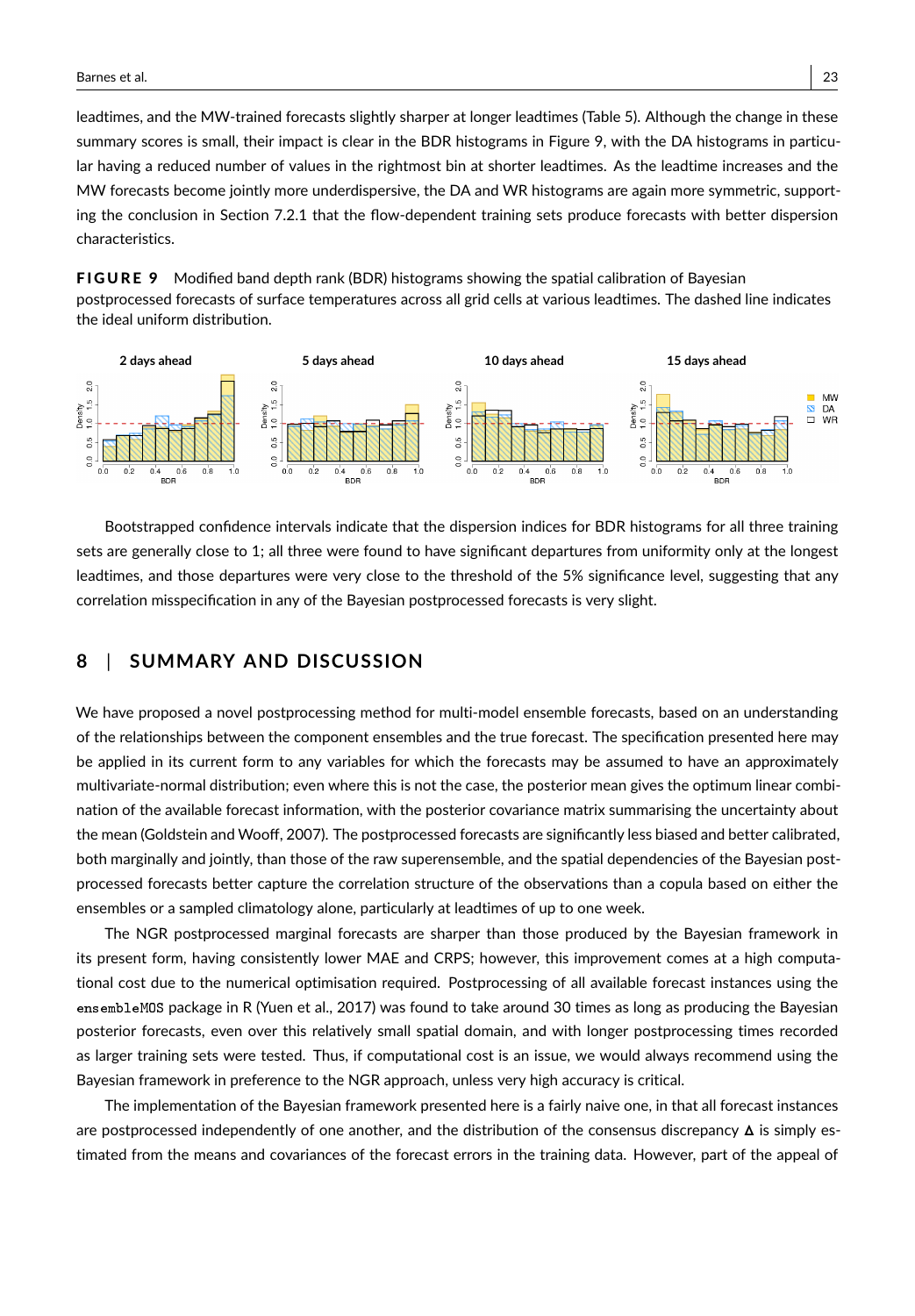the Bayesian approach is its potential flexibility. The full Bayesian framework specified in equations (11)-(12) includes a prior estimate of the distribution of the vector of 'true' weather quantities, which is omitted in the single-instance implementation used here. However through this prior, the Bayesian approach lends itself naturally to sequential postprocessing of a sequence of forecasts, with one day's t-day-ahead posterior forecast providing the next day's  $(t - 1)$ -day-ahead prior, for example.

Similarly, a more sophisticated approach to estimation of  $\eta$  and  $\Lambda$  might be expected to produce further improvements in forecast skill. Instead of estimating the parameters directly from historical forecast errors as we have done here, the distribution of ∆ could be obtained using Bayesian inference over the training data. This, again, offers scope for inclusion of an informative prior, perhaps reflecting expert judgement of the expected correlation structure. Inference of the distribution of ∆ is of particular interest, because the resulting posterior distribution would no longer be multivariate normal, but would instead describe a multivariate t distribution; this may better reflect the distribution of the observations and so produce better-calibrated forecasts, particularly at longer leadtimes, where the Bayesian posterior forecasts currently tend to be slightly underdispersive.

One limitation of the proposed framework is its scalability: as presented here, the approach can only be applied to relatively small spatial domains, due to the difficulty of estimating the necessary covariance matrices from the small ensembles available. When the dimension  $p$  is greater than the number of members of any of the member ensembles, the estimate of the corresponding covariance matrix **C**<sup>i</sup> will be singular, and the posterior cannot be evaluated. Further work is planned to investigate alternative methods of estimating the spatial covariance matrices to allow the method to be applied to larger regions. Likewise,  $\Sigma$  is estimated from only m points for each forecast instance, and so may be estimated imprecisely. In principle, this parameter uncertainty could itself be incorporated into the posterior distribution, although this is non-trivial and the computational complexity would increase dramatically: research into this possibility is ongoing.

The approach could also be extended to postprocess low-resolution forecasts with ∆ estimated from a training set matching past forecasts to higher-resolution observations, providing scope for applications to forecast downscaling. In this case, the low resolution can itself be regarded as a source of shared discrepancies in the forecast ensembles, so that the same framework applies.

In addition to the new postprocessing framework, we suggest a new method for selection of a training set of synoptic-scale analogues. Forecasts postprocessed using analogues selected in MSLP principal component space (WR) and analogues selected in variable space (DA) were found to have joint and marginal calibration comparable to or better than forecasts postprocessed using a moving-window (MW) training set, suggesting that choosing a training set based on an assumption of flow-dependence, rather than persistence, of forecast errors produces better-calibrated forecasts. Since there is no evidence that one single method of training set selection can be said to be universally 'best', selection of the most appropriate approach is likely to depend on the application.

The MW training set is convenient to obtain, requiring no additional archive of candidate forecasts; for the postprocessing of forecasts in a relatively small area, at leadtimes of less than a week, it remains a reasonable choice. However, if the forecast area is increased, a larger training set will be required for estimation of the necessary covariance matrices; simply increasing the size of an MW training set will eventually result in a reduction in the quality of the postprocessed forecasts, due to the increasing remoteness of the training cases from the forecast under consideration. Similarly, when postprocessing larger regions, selection of direct analogues will become impractical due to the corresponding increase in the size of the analogue search space; a great advantage of the WR method is that the dimension of the candidate search space remains relatively small. Perhaps most usefully, if the forecast region changes slightly (within the bounds of the region to which PCA was applied), new analogues do not need to be identified thus, forecasts postprocessed using the Bayesian framework with a synoptic-scale WR analogue training set can be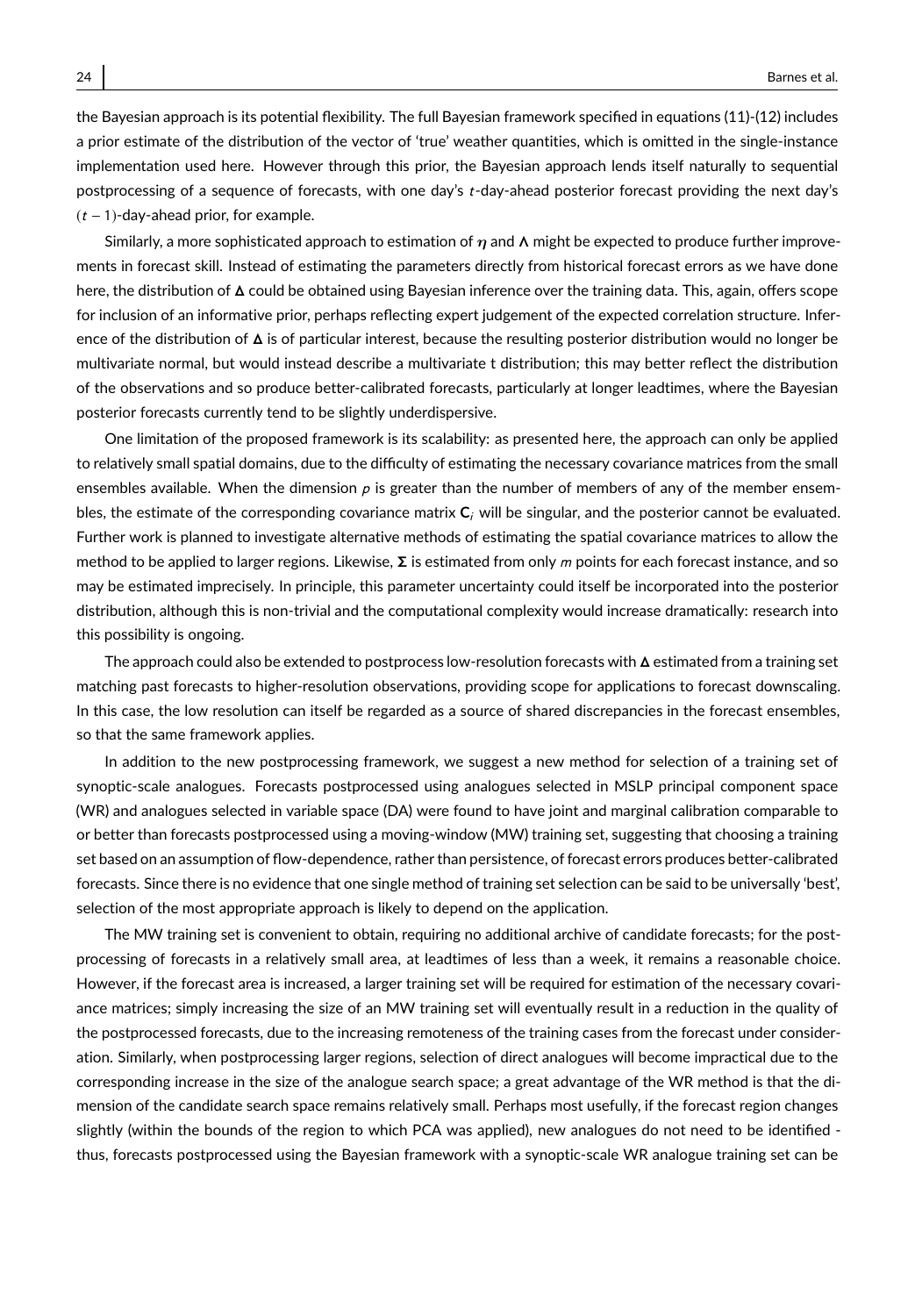expected to remain stable even if they are recalculated as part of a different forecast domain. In addition, while the DA-postprocessed forecasts performed slightly better over the collection of surface temperature forecasts examined in the case study, a WR training set may produce more skilful forecasts when several different weather quantities are to be postprocessed together.

#### **Acknowledgements**

The authors would like to thank Helen Dacre and Andrew Charlton-Perez at the University of Reading for sharing their thoughts and expertise during the development of this work, and two anonymous reviewers whose perceptive comments led to substantial improvements to the final paper. This project was supported by the Engineering and Physical Sciences Research Council under grant EP/N509577/1.

### **Supporting information**

A full derivation of the framework described in Section 4 is provided in an electronic supplement to this paper.

## **references**

- Atger, F. (2003) Spatial and interannual variability of the reliability of ensemble-based probabilistic forecasts: Consequences for calibration. *Monthly Weather Review*, **131**.
- Baker, L., Rudd, A., Migliorini, S. and Bannister, R. (2014) Representation of model error in a convective-scale ensemble prediction system. *Nonlinear Processes in Geophysics*, **21**, 19–39.
- Beck, C., Philipp, A. and Streicher, F. (2016) The effect of domain size on the relationship between circulation type classifications and surface climate. *International Journal of Climatology*, **36**, 2692–2709.
- Bentzien, S. and Friederichs, P. (2012) Generating and calibrating probabilistic quantitative precipitation forecasts from the high-resolution nwp model cosmo-de. *Weather and Forecasting*, **27**, 988–1002.
- Bernardo, J. and Smith, A. (2001) Bayesian theory.
- Berrocal, V. J., Raftery, A. E. and Gneiting, T. (2007) Combining spatial statistical and ensemble information in probabilistic weather forecasts. *Monthly Weather Review*, **135**, 1386–1402.
- Bougeault, P., Toth, Z., Bishop, C., Brown, B., Burridge, D., Chen, D. H., Ebert, B., Fuentes, M., Hamill, T. M., Mylne, K. et al. (2010) The THORPEX Interactive Grand Global Ensemble. *Bulletin of the American Meteorological Society*, **91**, 1059–1072.
- Bowler, N. E., Arribas, A., Mylne, K. R., Robertson, K. B. and Beare, S. E. (2008) The mogreps short-range ensemble prediction system. *Quarterly Journal of the Royal Meteorological Society: A journal of the atmospheric sciences, applied meteorology and physical oceanography*, **134**, 703–722.
- Brier, G. W. (1950) Verification of forecasts expressed in terms of probability. *Monthly weather review*, **78**, 1–3.
- Casella, G. and Berger, R. L. (2002) *Statistical inference*, vol. 2. Duxbury Pacific Grove, CA.
- Chandler, R. E. (2013) Exploiting strength, discounting weakness: combining information from multiple climate simulators. *Philosophical Transactions of the Royal Society of London A: Mathematical, Physical and Engineering Sciences*, 20120388.
- Clark, M., Gangopadhyay, S., Hay, L., Rajagopalan, B. and Wilby, R. (2004) The schaake shuffle: A method for reconstructing space–time variability in forecasted precipitation and temperature fields. *Journal of Hydrometeorology*, **5**, 243–262.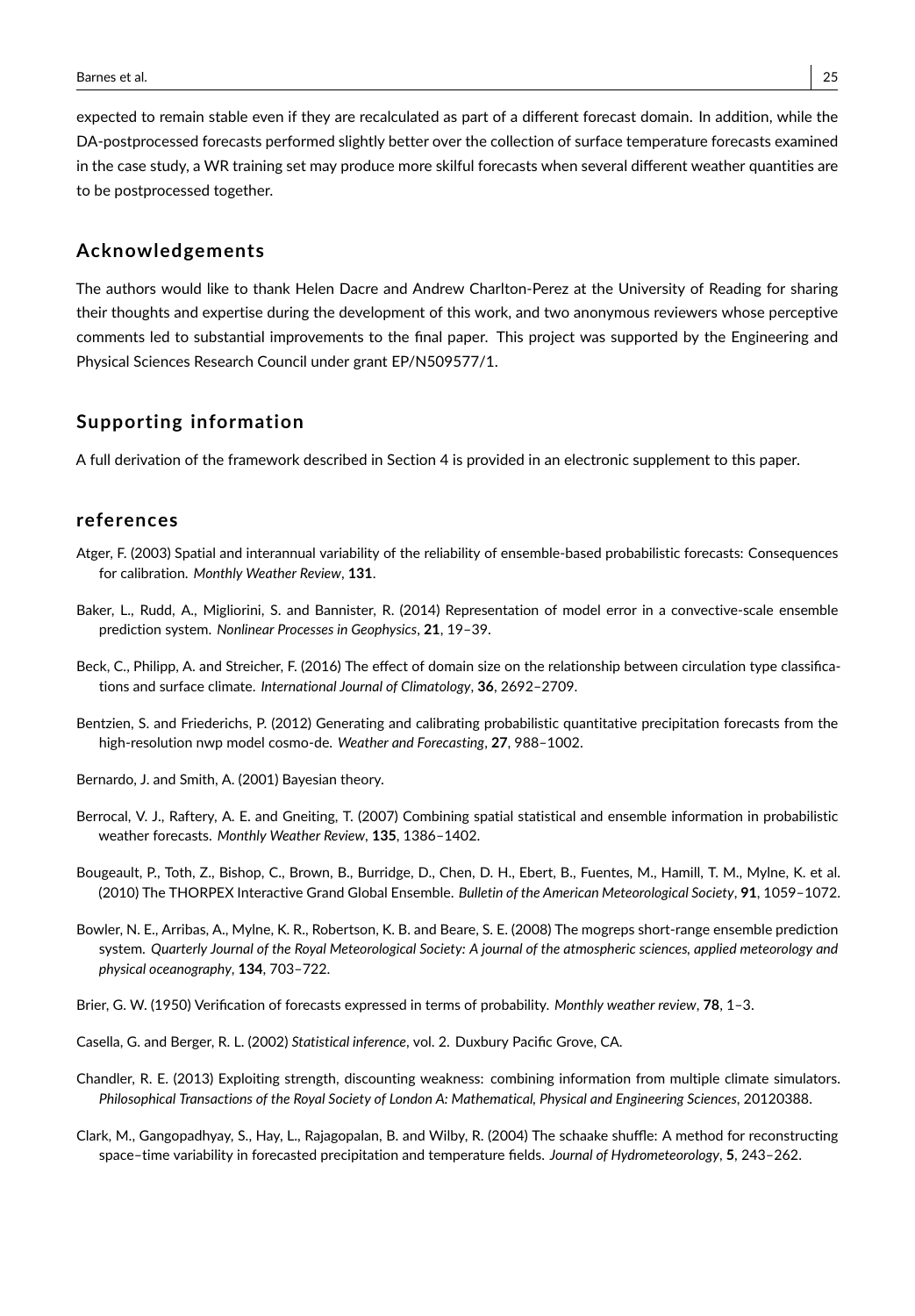Cox, D. R. and Hinkley, D. V. (1974) *Theoretical statistics*. Chapman & Hall, London.

- Dee, D., Uppala, S., Simmons, A., Berrisford, P., Poli, P., Kobayashi, S., Andrae, U., Balmaseda, M., Balsamo, G., Bauer, P. et al. (2011) The ERA-Interim reanalysis: configuration and performance of the data assimilation system. *Quarterly Journal of the royal meteorological society*, **137**, 553–597.
- Della-Marta, P. M., Luterbacher, J., von Weissenfluh, H., Xoplaki, E., Brunet, M. and Wanner, H. (2007) Summer heat waves over western Europe 1880–2003, their relationship to large-scale forcings and predictability. *Climate Dynamics*, **29**, 251– 275.
- Delle Monache, L., Eckel, F. A., Rife, D. L., Nagarajan, B. and Searight, K. (2013) Probabilistic weather prediction with an analog ensemble. *Monthly Weather Review*, **141**, 3498–3516.
- Delle Monache, L., Nipen, T., Liu, Y., Roux, G. and Stull, R. (2011) Kalman filter and analog schemes to postprocess numerical weather predictions. *Monthly Weather Review*, **139**, 3554–3570.
- Doblas-Reyes, F. J., Hagedorn, R. and Palmer, T. (2005) The rationale behind the success of multi-model ensembles in seasonal forecasting–ii. calibration and combination. *Tellus A*, **57**, 234–252.
- Eckel, F. A. and Mass, C. F. (2005) Aspects of effective mesoscale, short-range ensemble forecasting. *Weather and Forecasting*, **20**, 328–350.
- Eckel, F. A. and Walters, M. K. (1998) Calibrated probabilistic quantitative precipitation forecasts based on the MRF ensemble. *Weather and Forecasting*, **13**, 1132–1147.
- Efron, B. and Tibshirani, R. J. (1994) *An introduction to the bootstrap*. CRC press.
- Feldmann, K., Scheuerer, M. and Thorarinsdottir, T. L. (2015) Spatial postprocessing of ensemble forecasts for temperature using nonhomogeneous Gaussian regression. *Monthly Weather Review*, **143**, 955–971.
- Ferranti, L., Corti, S. and Janousek, M. (2015) Flow-dependent verification of the ECMWF ensemble over the Euro-Atlantic sector. *Quarterly Journal of the Royal Meteorological Society*, **141**, 916–924.
- Fraley, C., Raftery, A. E. and Gneiting, T. (2010) Calibrating multimodel forecast ensembles with exchangeable and missing members using Bayesian model averaging. *Monthly Weather Review*, **138**, 190–202.
- Fraley, C., Raftery, A. E., Gneiting, T. and Sloughter, J. M. (2007) EnsembleBMA: An R package for probabilistic forecasting using ensembles and Bayesian model averaging. *Tech. rep.*, DTIC Document.
- Glahn, H. R. and Lowry, D. A. (1972) The use of model output statistics (MOS) in objective weather forecasting. *Journal of Applied Meteorology*, **11**, 1203–1211.
- Gneiting, T., Balabdaoui, F. and Raftery, A. E. (2007) Probabilistic forecasts, calibration and sharpness. *Journal of the Royal Statistical Society: Series B (Statistical Methodology)*, **69**, 243–268.
- Gneiting, T., Raftery, A. E., Westveld III, A. H. and Goldman, T. (2005) Calibrated probabilistic forecasting using ensemble model output statistics and minimum CRPS estimation. *Monthly Weather Review*, **133**, 1098–1118.
- Gneiting, T., Stanberry, L. I., Grimit, E. P., Held, L. and Johnson, N. A. (2008) Assessing probabilistic forecasts of multivariate quantities, with an application to ensemble predictions of surface winds. *Test*, **17**, 211–235.
- Goldstein, M. and Wooff, D. (2007) *Bayes linear statistics: Theory and methods*, vol. 716. John Wiley & Sons.
- Greybush, S. J., Haupt, S. E. and Young, G. S. (2008) The regime dependence of optimally weighted ensemble model consensus forecasts of surface temperature. *Weather and Forecasting*, **23**, 1146–1161.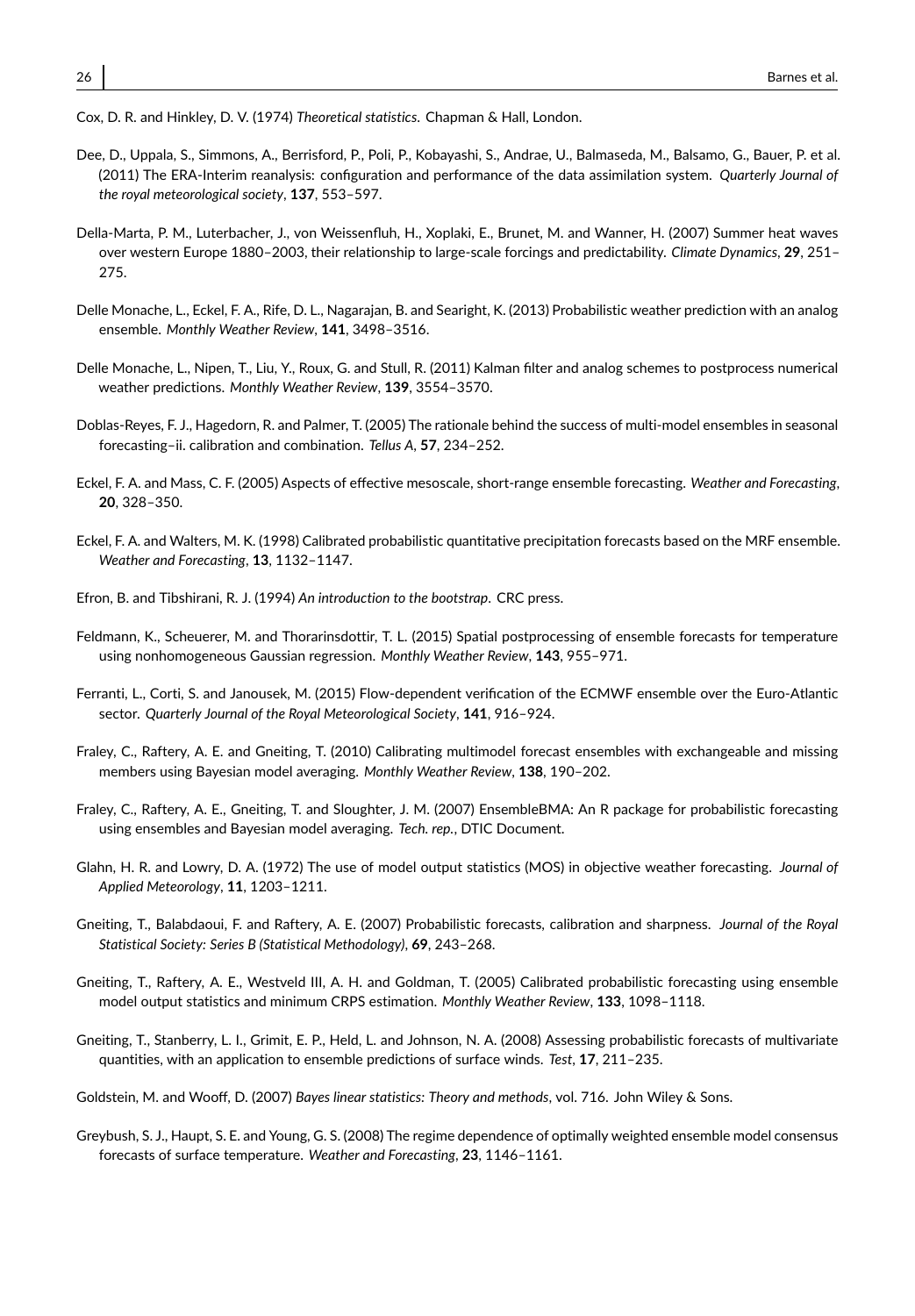- Hagedorn, R., Buizza, R., Hamill, T. M., Leutbecher, M. and Palmer, T. (2012) Comparing TIGGE multimodel forecasts with reforecast-calibrated ECMWF ensemble forecasts. *Quarterly Journal of the Royal Meteorological Society*, **138**, 1814–1827.
- Hagedorn, R., Doblas-Reyes, F. J. and Palmer, T. (2005) The rationale behind the success of multi-model ensembles in seasonal forecasting–i. basic concept. *Tellus A*, **57**, 219–233.
- Hagedorn, R., Hamill, T. M. and Whitaker, J. S. (2008) Probabilistic forecast calibration using ECMWF and GFS ensemble reforecasts. Part I: Two-meter temperatures. *Monthly Weather Review*, **136**, 2608–2619.
- Hamill, T. M. (1999) Hypothesis tests for evaluating numerical precipitation forecasts. *Weather and Forecasting*, **14**, 155–167.
- (2012) Verification of TIGGE multimodel and ECMWF reforecast-calibrated probabilistic precipitation forecasts over the contiguous United States. *Monthly Weather Review*, **140**, 2232–2252.
- Hamill, T. M. and Colucci, S. J. (1997) Verification of Eta-RSM short-range ensemble forecasts. *Monthly Weather Review*, **125**, 1312–1327.
- Hamill, T. M. and Whitaker, J. S. (2006) Probabilistic quantitative precipitation forecasts based on reforecast analogs: Theory and application. *Monthly Weather Review*, **134**, 3209–3229.
- Hamill, T. M., Whitaker, J. S. and Mullen, S. L. (2006) Reforecasts: An important dataset for improving weather predictions. *Bulletin of the American Meteorological Society*, **87**, 33.
- Hersbach, H. (2000) Decomposition of the continuous ranked probability score for ensemble prediction systems. *Weather and Forecasting*, **15**, 559–570.
- Jenkinson, A. and Collison, F. (1977) An initial climatology of gales over the North Sea. *Synoptic climatology branch memorandum*, **62**, 18.
- Jewson, S., Brix, A. and Ziehmann, C. (2004) A new parametric model for the assessment and calibration of medium-range ensemble temperature forecasts. *Atmospheric Science Letters*, **5**, 96–102.
- Johnson, C. and Swinbank, R. (2009) Medium-range multimodel ensemble combination and calibration. *Quarterly Journal of the Royal Meteorological Society*, **135**, 777–794.
- Jolliffe, I. T. (2011) Principal component analysis. In *International encyclopedia of statistical science*, 1094–1096. Springer.
- Jolliffe, I. T. and Stephenson, D. B. (2012) *Forecast verification: a practitioner's guide in atmospheric science*. John Wiley & Sons.
- Jones, P., Hulme, M. and Briffa, K. (1993) A comparison of Lamb circulation types with an objective classification scheme. *International Journal of Climatology*, **13**, 655–663.
- Jordan, A., Krueger, F. and Lerch, S. (2018) Evaluating probabilistic forecasts with scoringrules. *Journal of Statistical Software*. Forthcoming.
- Junk, C., Delle Monache, L. and Alessandrini, S. (2015) Analog-based ensemble model output statistics. *Monthly Weather Review*, **143**, 2909–2917.
- Lerch, S. and Baran, S. (2017) Similarity-based semilocal estimation of post-processing models. *Journal of the Royal Statistical Society: Series C (Applied Statistics)*, **66**, 29–51.
- López-Pintado, S. and Romo, J. (2009) On the concept of depth for functional data. *Journal of the American Statistical Association*, **104**, 718–734.
- Möller, A., Lenkoski, A. and Thorarinsdottir, T. L. (2013) Multivariate probabilistic forecasting using ensemble bayesian model averaging and copulas. *Quarterly Journal of the Royal Meteorological Society*, **139**, 982–991.